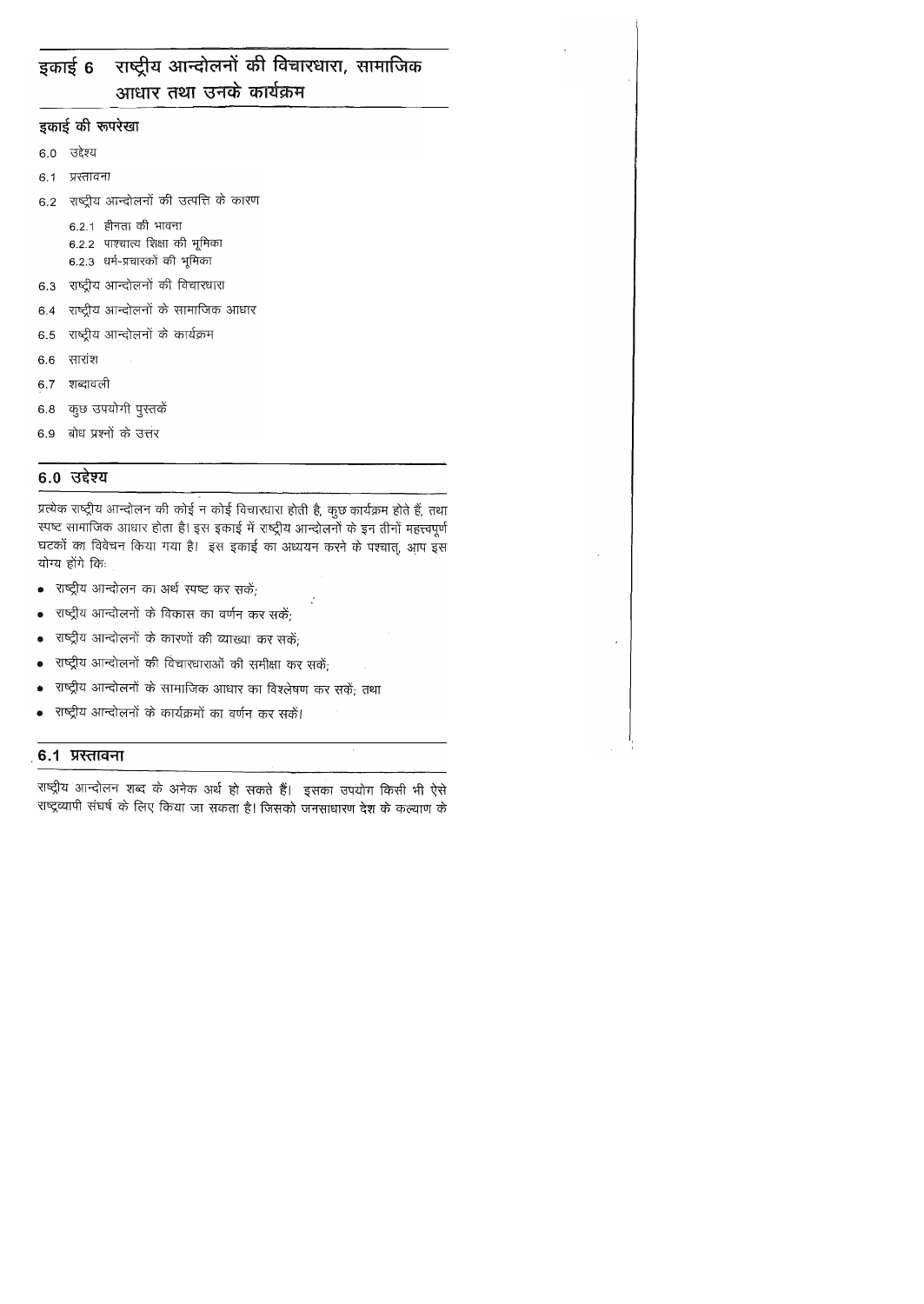राष्ट्रीय आन्दोलन तथा उपनिवेशवाद विरोधी संघर्ष हित में आवश्यक समझें। इस वृहत अर्थ में, राष्ट्रीय आन्दोलन ऐसा कोई भी संघर्ष हो सकता है जिसका लक्ष्य राष्ट्रीय जीवन के विभिन्न क्षेत्रों में रचनात्मक कार्यों के द्वारा जन जीवन में सूधार करना हो। परन्तु, व्यवहार में, उपनिवेशों में राष्ट्रीय आन्दोलन का अर्थ था विदेशी शासन से मुक्ति के लिए संघर्ष। अतः यह एक राजनीतिक प्रक्रिया थी। इस प्रकार, राष्ट्रीय आन्दोलन प्रायः साम्राज्यवाद-विरोधी अथवा विदेशी शासन विरोधी थे। उनका मूल ध्येय उपनिवेशों की पर्ण स्वतन्त्रता तथा स्वराज्य था।

यद्यपि सभी राष्ट्रीय आन्दोलनों का उद्देश्य एक ही था, फिर भी सभी उपनिवेशों में उनका रूप एक जैसा नहीं था। आन्दोलन के प्रकार एवं रूप का निर्धारण भी होता था जिस विदेशी प्रभूत्त्व के विरुद्ध उन्होंने संघर्ष करना था उसकी प्रकृति कैसी थी। इसी कारण अंग्रेजी साम्राज्यवाद के विरुद्ध स्वतंत्रता के लिए भारतीय राष्ट्रीय आन्दोलन के उपाय हालैण्ड के विरुद्ध इंडोनेशिया, अथवा फ़्रांस के विरुद्ध हिन्द-चीन के साधनों से भिन्न थे। या फिर पश्चिमी शक्तियों के प्रभुत्त्व के विरुद्ध चीन के संघर्ष का अपना अलग ही रूप था।

दोनों विश्व युद्धों के अंतराल के दशकों में, राष्ट्रीय आन्दोलनों के रूप में उपनिवेशवाद के विरुद्ध संघर्ष को गतिशीलता प्राप्त हुई। पाश्चात्य विश्व की समस्त पूर्वी सीमा पर, मोरक्को से लेकर मध्य पूर्व, दक्षिण एशिया एवं दक्षिण-पूर्व एशिया में साम्राज्यवाद के विरुद्ध संघर्ष तेज होते गए। इसीलिए तो प्रथम विश्व युद्ध के उपरांत के काल को राष्ट्रीय आन्दोलन की विशाल प्रक्रिया का सूचक कहा गया। इसके सफल परिणाम 1945 में द्वितीय विश्व युद्ध की समाप्ति के बाद मिलने आरम्म हुए।

मोरक्को में **अब्दुल करीम** (Abd-el-karim) ने फ्रांसीसी तथा स्पेनिश दोनों को चुनौती दी; मिस्र में साद ज़ग़लुल पाशा (Saad Zaghlul Pasha) ने ब्रिटेन के विरुद्ध राष्ट्रवादियों का नेतृत्त्व किया, तथा सीरिया में फ्रांसीसी मैन्डेट शासन के विरुद्ध विद्रोह हुआ। टर्की, ईरान तथा अफ़गानिस्तान में नए क्रान्तिकारी नेताओं का उदय हुआ जिन्होंने तानाशाही लहज़े में आधुनिकीकरण थोपने के प्रयास किए। इन सब में, **मुरतफ़ा कमाल** सबसे सफल सिद्ध हुआ, जिसने प्राचीन औटोमन साम्राज्य की पद्धति से बाहर आकर, टर्की को अपमान एवं आरोपित शांति संधि से बचाया, देश का एक राष्ट्र-राज्य के रूप में संगठन किया तथा आधुनिकीकरण का मार्ग अपनाया। उधर, सुदूर पूर्व में चीन में क्रान्तिकारी आन्दोलन का विकास विभिन्न अभियानों के परिणामस्वरूप हुआ, तथा कुओमितांग (Kuomintang -KMT) चीनी राष्ट्रवाद के प्रतीक के रूप में उभरा। राष्ट्रवादियों (KMT) के नेता च्यॉंग-काई-शेक ने साम्यवादियों के सत्तारूढ़ होने के प्रयास को विफल कर दिया।

उपनिवेशों के क्षेत्र में सबसे अधिक ध्यानाकर्षण का केन्द्र भारत था। **गाँधीजी** के नेतृत्त्व में, भारतीय राष्ट्रवादियों की माँगे इतनी अधिक होती गई जिन्हें पूरा करना ब्रिटिश सरकार के लिए सम्भव नहीं था। काँग्रेस ने अपने आधार का विस्तार करके जन आंदोलन विकसित किया। उसमें ब्रिटिश शासन को भारत में निष्क्रिय करने की क्षमता थी। एशिया, मध्य पूर्व एवं अफ्रीका के अनेक देशों के नेता प्रेरणा के लिए गाँधीजी के द्वारा प्रभावित हुए।

प्रमुख एशियाई देशों में श्रीलंका और फिलीपीन्स ऐसे थे जिनको राष्ट्रीय माँगों से मेल खाते हुए सुधार प्राप्त हुए। उधर मलाया में तो द्वितीय विश्व युद्ध से पूर्व लगभग कोई राष्ट्रीय आन्दोलन उभरा ही नहीं। सबसे महत्वपूर्ण तथा अभूतपूर्व घटना तब घटी जब 1935 में फिलीपीन्स के राष्ट्रमंडल (The Philippine Commonwealth) की रथापना की गई। इसके लिए निर्धारित कार्यक्रम के अनुसार, आंतरिक स्वायत्ता के एक दशक के पश्चात फिलिपीन्स का पूर्ण स्वतन्त्रता का आध्यावास दिया गया था। बर्मा में, डच ईस्ट इंडीज़ (इन्डोनेशिया) में तथा हिन्द चीन में राष्ट्रवादियों की बढ़ती आकांक्षाओं तथा अपेक्षाओं की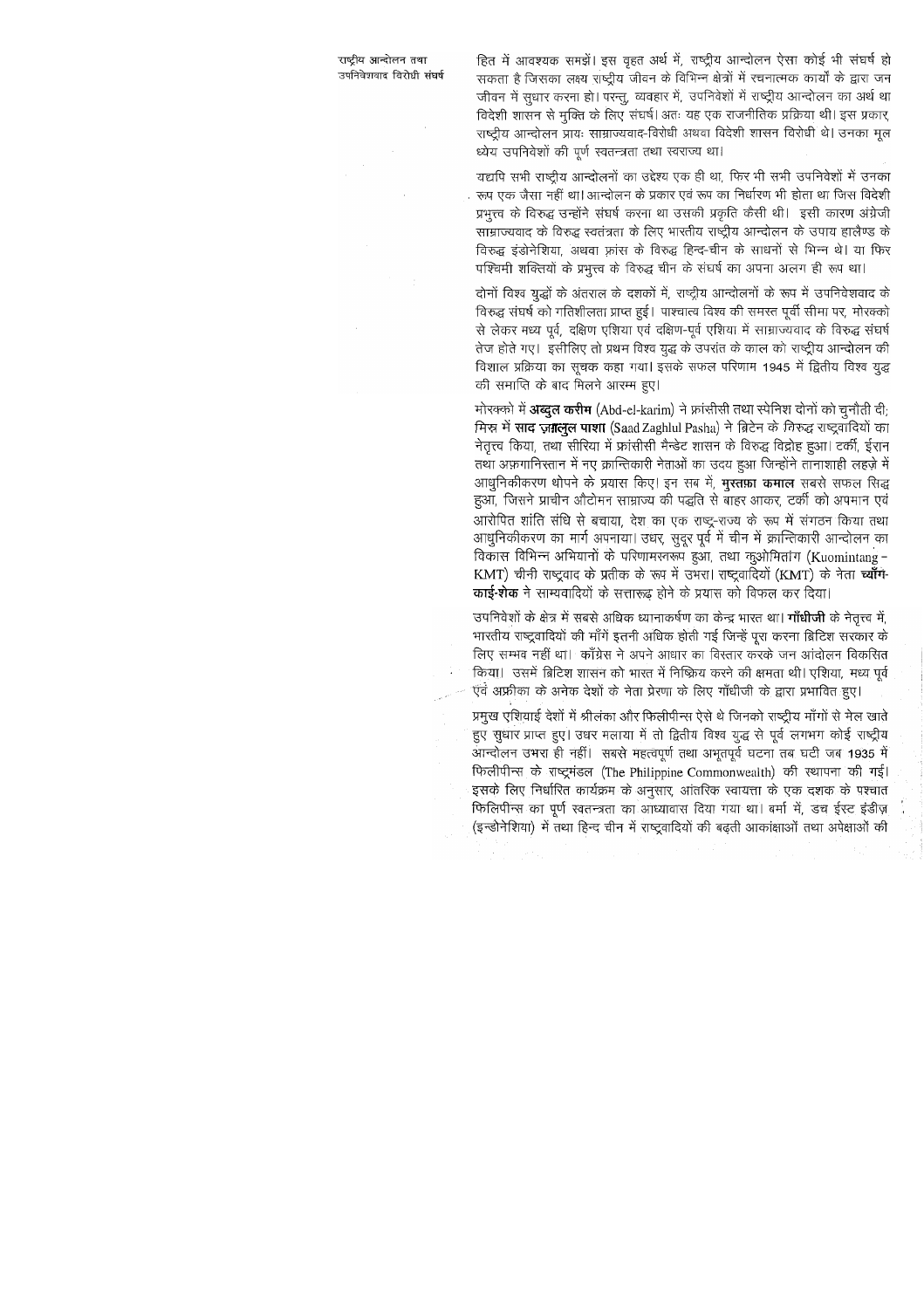तुलना में स्वशासन के लिए सुधार के लिए किए गए उपाय नगराय थे। उधर इन देशों के राष्ट्रवादी अपने संगठनों को सशक्त तथा आन्दोलन को सक्रिय बना रहे थे। तीनों ही देशों में हिंसात्मक घटनाएँ घटीं। कभी कभी इन हिंसक घटनाओं का नेतृत्त्व साम्यवादियों ने भी किया। परन्तु, इनमें से किसी भी देश की विदेशी सरकार को तब तक कोई गम्भीर संकट उत्पन्न नहीं हुआ जब तक जापानी आक्रमण ने इस सभी प्रदेशों को अपने अधिकार में नहीं ले लिया।

राष्ट्रीय आन्दोलनों की विचारधारा. सामाजिक आधार तथा उनके कार्यक्रम

सभी उपनिवेशों में क्रोध इतना तीव्र हो गया कि साम्राज्यवाद का विरोध राष्ट्रवाद का पर्याय जैसा प्रतीत होने लगा। ऐसा एशिया और अफ्रीका के अधिकांश देशों में अनुभव किया गया। परन्तु, चीन एवं कोरिया में यह आक्रोश न केवल पाश्चात्य देशों के विरुद्ध था, वरन् जापान के विरुद्ध भी था। नेहरू ने अपनी पुरतक Towards Freedom में सत्य ही लिखा था कि राष्ट्रवाद "मूलतः एक विरोधी भावना" थी। इस भावना को घृणा और क्रोध से प्रोत्साहन मिला; यह क्रोध मुख्यतः अन्य समूहों तथा विशेषकर पराधीन देशों के विदेशी शासकों के विरुद्ध था।

## 6.2 राष्ट्रीय आन्दोलनों की उत्पत्ति के कारण

उपनिवेशों में, पश्चिमी शासक देशों के लोगों को लोक प्रशंसनीय सेवाओं और व्यापार में श्रेष्ठ एवं उच्च-वेतन वाले पद प्राप्त हुए थे, जबकि शिक्षित स्थानीय व्यक्तियों को निम्न-रतरीय पद ही प्राप्त होते थे। कभी-कभी तो वे नौकरियों से वंचित ही रह जाते थे। अधिकांश पराधीन देशों में, यूरोपीय कम्पनियों के अधिकार में ही सभी बड़े उद्यम पाए जाते थे। इन उद्यमों से उन्हें भारी कमाई होती थी। दूसरी और कीनिया जैसे अनेक अफ्रीकी देशों में अधिकांश खुदरा व्यापार एशियाई लोगों के हाथों में था। इन्हें भी विदेशी शासक अपने एशियाई उपनिवेशों से लाए थे। सामान्यतया, विशाल मुनाफ़े की धनराशि स्थानीय विकास के लिए व्यय नहीं की जाती थी। वह तो शासक देशों तथा उनकी कम्पनियों के पास चला जाता था। यहीं नहीं, बहुधा विदेशी शोषण कर्त्ता स्थानीय भूमि को बहुत ही सस्ते दामों में खरीद लेते थे, या फिर उन पर स्थानीय कृषकों से मुफ़्त में खेती करवाते थे।

इस सबका अर्थ यह था कि उपनिवेशों के स्थानीय लोगों का जीवन स्तर बहुत ही नीचा था, चाहे वह पहले से बेहतर भले ही हो। यदि औपनिवेशिक शासक चाहते तो यह जीवन रतर काफ़ी ऊँचा हो सकता था। अधिकांश एशियाइ और अफ़्रीकी लोग निर्धन थे। उनमें से अनेक तो प्रायः भुखमरी के शिकार हो जाते थे। इसका एक परिणाम यह भी हुआ था कि उपनिवेशों के लोग, यूरोपवासियों की तुलना में, अधिक बीमार रहते थे, तथा अल्पायु में ही उनकी मृत्यु हो जाती थी। सम्भव था कि स्थानीय लोगों (natives) को स्वयं अपनी दुर्दशा का स्वयं ज्ञान न हो कि उनकी जीवन बर्बर तथा अत्पकालीन था। इसीलिए बहुधा उन्होंने विद्रोह नहीं किए। परन्तु, उनकी आँखों के सामने यूरोपीय उदाहरण थे, तथा धीरे-धीरे अधिकाधिक लोगों को यह अनुभव होने लगा कि उनके साथ कितना अन्याय हो रहा था। उन्होंने भी सुंदर और सुखद जीवन के स्वप्न देखने आरम्भ कर दिए।

## 6.2.1 हीनता की भावना

पश्चिमी शासक देशों के लोग एशिया एवं अफ्रीका के निवासियों को बराबर यह जताते रहते थे कि वे हीन थे, क्योंकि वे अश्वेत वर्ग के थे, उनकी जाति तथा सभ्यता भी हीन थी। ऐसी भावना विशेषकर अफ्रीका के कृष्ण वर्ण के लोगों में उत्पन्न की गई थी। उनमें से अनेक लोगों के पूर्वजों को विदेशियों ने पकड़कर गुलाम बना लिया था। दासत्व ने हीनता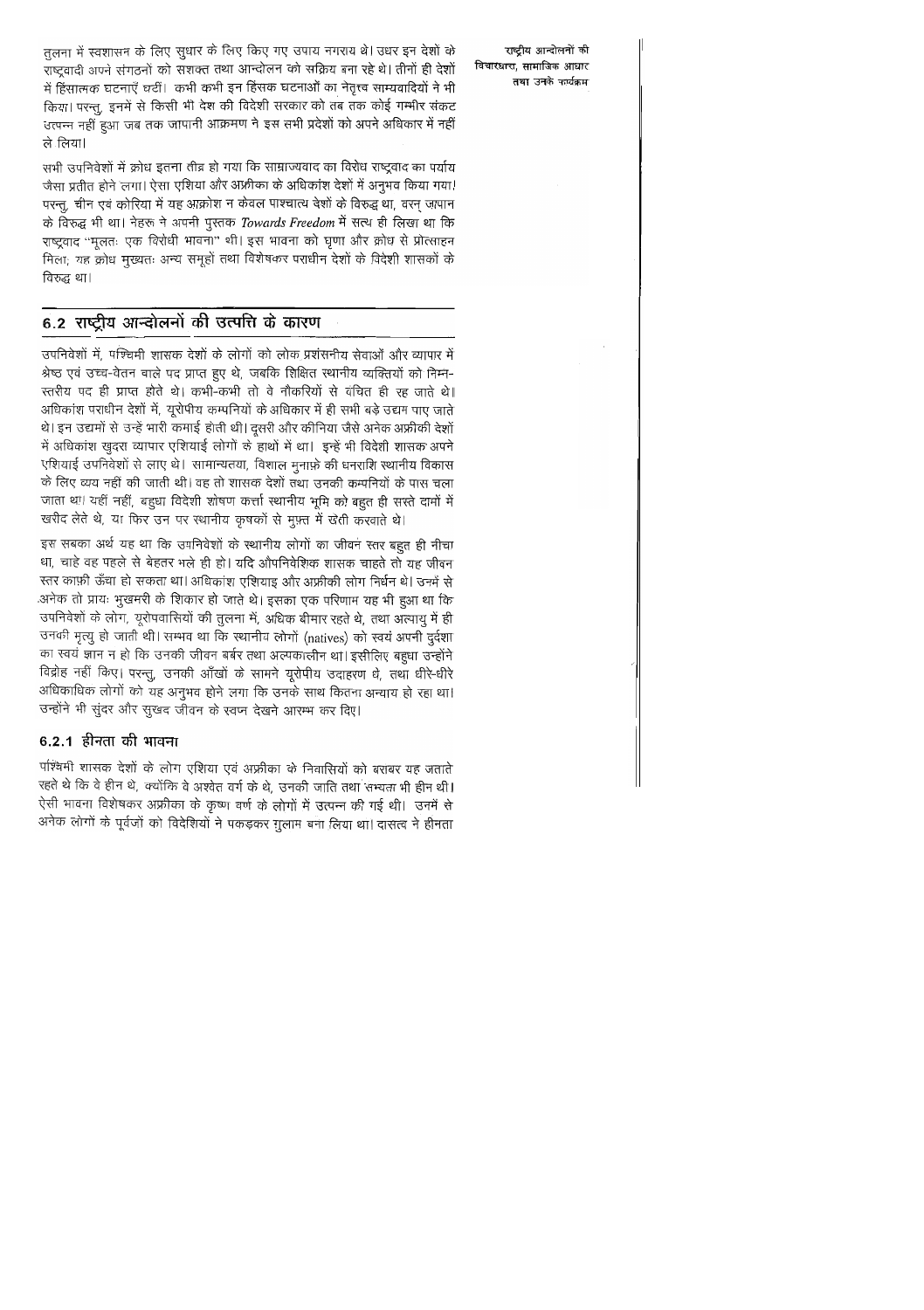राष्ट्रीय आन्दोलन तथा उपनिवेशवाद विरोधी संघर्ष

بمحبوب

को गहरा धब्बा लगा दिया था। उसी प्रकार,एशिया के पीले और गेंहुआ वर्ण के लोगों को भी पिछड़ा हुआ माना जाता था। ऐसा प्रचार किया जाता था कि न तो उनकी योग्यता में सूधार हो सकता था, और न वे अपना शासन चलाने में सक्षम थे। उनको अच्छे नौकर या श्रमिक अवश्य माना जाता था, परन्तु प्रचार यह भी किया जाता था कि न तो स्थानीय मूल निवासियों (natives) में बुद्धिमत्ता थी, न चरित्र और न ही इच्छा शक्ति।

किसी भी उपनिवेश की जनता को अपनी शासन व्यवस्था के संचालन में निश्चित भागीदारी प्राप्त नहीं थी। भारत जैसे कुछ ब्रिटिश उपनिवेशों में जनता को अनमने ढ़ंग से स्थानीय विधान परिषदों में अधिकाधिक प्रतिनिधित्त्व दिया गया। फिर भी उनको सदा ही हीन (inferior) अनुभव करवाया गया, क्योंकि शासकों ने वित्त और रक्षा जैसे महत्वपूर्ण विषय सदा अपने ही नियन्त्रण में रखे। सदा ही थोड़े से विदेशियों के हाथ में ही प्रमुख पद रहे, तथा विदेशी आप्रवासियों को वहीं सुख सुविधाएँ उपलब्ध कराई गई जो उन्हें अपने देशों में मिलती थीं। परन्तू स्थानीय जनता को अपने ही देशों में उन सभी सुविधाओं से वंचित रखा गया जिनका उपभोग विदेशी करते थे।

दक्षिण अफ्रीका, काँगो तथा दक्षिण-पूर्वी एशिया के देशों की जनता के पास सामान्यतया राजनीतिक अधिकार नहीं थे। कुछ स्थानों पर तो जनता के पास कोई भी अनुलंघनीय अधिकार नहीं थे। सामान्यतया उनको अभिव्यक्ति की स्वतन्त्रता नहीं थी, उनके समाचार पत्रों को सैंसर किया जाता था, देश में, विशेषकर संकट के समय, उनके अबाध आवागमन पर भी प्रतिबंध होता था। अफ्रीका के कुछ दक्षिणी भागों में तो स्थानीय निवासियों को परिचय पत्र साथ रखने पड़ते थे। प्रायः उनके लिए पृथक न्यायालय होते थे, उनको जो 'न्याय' मिलता था उसका रूप भी अलग होता था। उनको एक समान अपराध के लिए यूरोपीय लोगों की अपेक्षा अधिक कठोर दंड दिया जाता था। आमतौर पर लोगों को अकारण ही बन्दी बनाकर जेल में डाल दिया जाता था जिसके लिए 'कानून की सामान्य प्रक्रिया' का पालन भी नहीं होता था। राजनीतिक मामलों में तो बिना मुक़दमा चलाए ही दंडित करके कारावास दे दिया जाता था।

## 6.2.2 पाश्चात्य शिक्षा की भूमिका

दूसरी ओर, औपनिवेशिक शासक, उनके अधिकारी तथा धर्म-प्रचारक अपनी ओर से यह कहते रहते थे कि वे शिक्षा तथा धर्म के द्वारा पिछड़े हुए लोगों को अच्छे नैतिक जीवन तथा स्वराज्य के लिए तैयार कर रहे थे। इसमें कोई संदेह नहीं कि कुछ उपनिवेशों में शासकों ने इस दिशा में कुछ सफल प्रयास किए भी। उन्होंने पाश्चात्य चिकित्सा पद्धति लागू की तथा सफ़ाई व्यवस्था सूधारने के प्रयास किए। उन्होंने स्थानीय बच्चों के लिए प्राथमिक शिक्षा, तथा कुछ थोड़े से वर्ग के लिए उच्च शिक्षा की व्यवस्था भी की।

कुछ स्थानीय युवकों (natives) ने अवश्य फ्रांस, ब्रिटेन अथवा संयुक्त राज्य अमेरिका में उच्च शिक्षा प्राप्त की। कुछ ने स्वदेश में भी अच्छी शिक्षा प्राप्त करने के प्रयास किए। कुछ चीनी युवाओं ने जापान में उच्च शिक्षा ग्रहण की। यह एशियाई तथा अफ्रीकी शिक्षित व्यक्तियों ने पाश्चात्य प्रौद्योगिकी, विचारों एवं आदर्शों को ग्रहण करके सफल राष्ट्र्वादियों के रूप में उभरे, तथा उन्होंने यूरोपीय औपनिवेशिक शासन का खुलकर विरोध किया। ऐसे शिक्षित व्यक्ति, जिनको उनकी अपेक्षा के अनुसार पद तथा अवसर नहीं मिले, प्रमुख रूप से राष्ट्रवादी आन्दोलन में सक्रिय हुए।

## 6.2.3 धर्म-प्रचारकों की भुमिका

अनेक उपनिवेशों में ईसाई धर्म प्रचारकों (missionaries) ने "युद्ध में जाने वाले सिपाही की

J.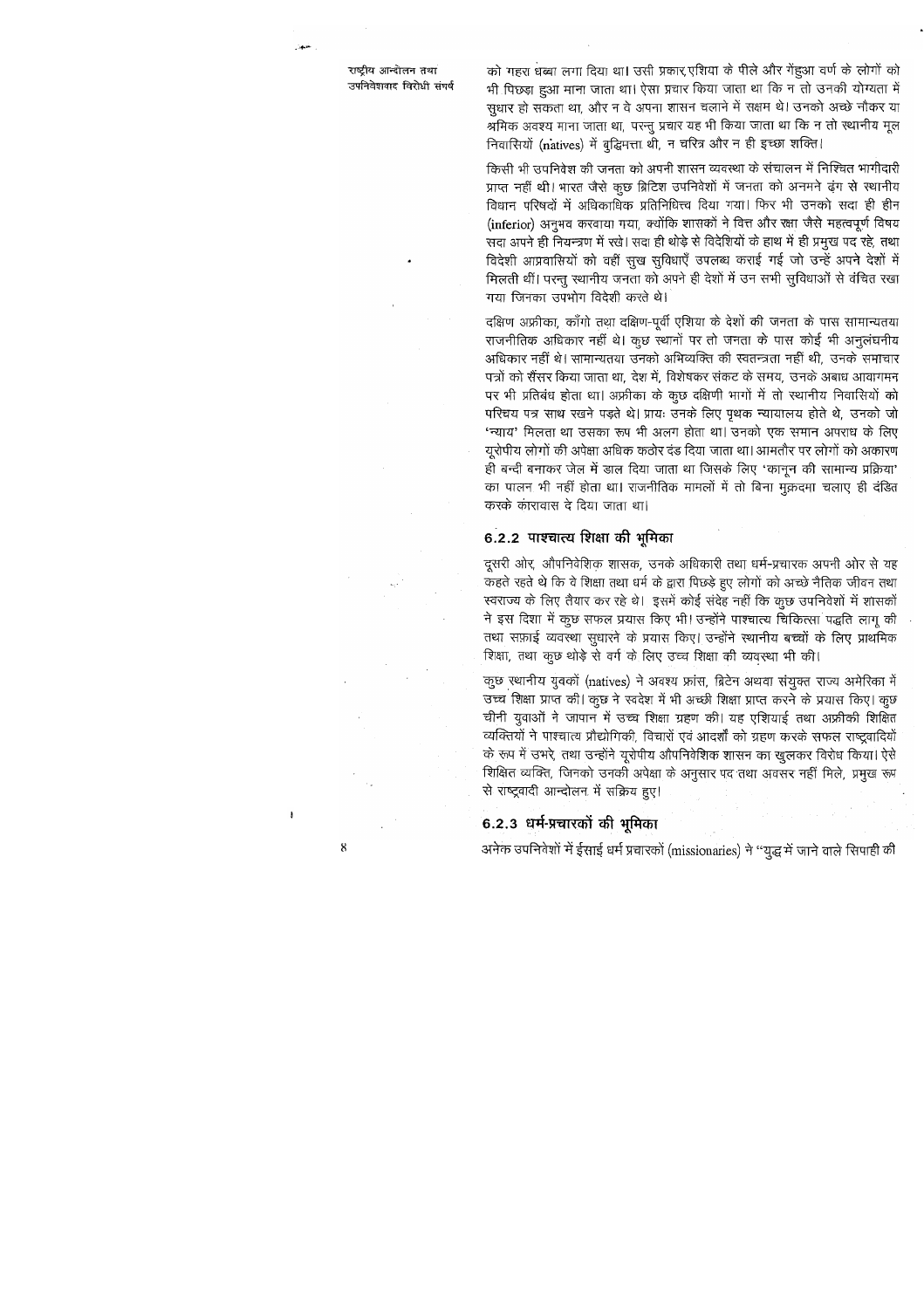लगन से" स्थानीय लोगों का धर्म-परिवर्तन करवायां। जहाँ एक और ईसाई प्रचारकों तक उनके धर्मावलम्बी अधिकारियों ने अनेक स्थानीय लोगों को अपना अनुयायी तथा आज्ञाकारी बनाया, वहाँ दुसरी ओर उन्होंने राष्ट्र्वाद की भावना एवं आशा को जन्म दिया। इस राष्ट्रीय भावना ने प्रतिफल के रूप में पाश्चात्य जीवन और आचार के विरुद्ध विरोध को जन्म भी दिया। यह विरोध उस समय शत्रूता के रूप में परिवर्तित हो गया जब साम्राज्यवादी सरकारों ने उनका पक्षपात करना आरम्भ किया जो कि धर्म-परिवर्तित ईसाई हो गए थे, तथा अन्य ख्यानीय लोगों के विरुद्ध नीतियाँ अपनाकर उनके साथ दुर्व्यवहार किया। भारत अथवा मोरक्को जैसे देशों में बड़ी संख्या में लोगों ने अपने मूल धर्मों के प्रति आरथा बनाए रखी, तथा उनकी रक्षा करने के लिए हर सम्भव उपाय किए। हिन्दुओं तथा मुसलमानों के बड़े समूहों ने अपने-अपने धर्म को राष्ट्रीय भावना का मूल आधार बनाया। विदेशी धर्म का विरोध भी राष्ट्रवाद का एक कारण बना।

धर्म-प्रचारकों (missionaries) द्वारा ईसाई धार्मिक शिक्षा ने प्राचीन धार्मिक विश्वासों और जीवन शैली को चुनौती दी। हाँ, कुछ आशा को भी जन्म दिया गया। इन आशाओं और चूनौतियों के संदर्भ में एशिया और अफ्रीका में हुई प्रतिक्रिया ने राष्ट्र्वाद के मार्ग प्रशस्त किए। एक प्रतिक्रिया स्वरूप काँगो में एक ऐसा धार्मिक विश्वास उत्पन्न हुआ, जो राष्ट्रवाद का मार्गदर्शक बना। एक अन्य प्रतिक्रिया यह हुई कि पारम्परिक धर्म विश्वास और भी सशक्त हो गएं। ऐसा सूसंचालित धार्मिक-सामाजिक आन्दोलनों के फलस्वरूप सम्भव हो सका। इनमें प्रमुख थेः भारत में ब्रह्म समाज तथा आर्य समाज। इनका उदय उन्नीसवीं |शताब्दी के अंतिम वर्षों में हुआ। उसी प्रकार, मोरक्को में *रालीफिया आन्दोलन* का विकास हुआ। इन आन्दोलनों का मुख्य उद्देश्य धार्मिक विश्वासों एवं परम्पराओं पर आधारित, अपने देशों का, राजनीतिक और सांस्कृतिक पुनर्जागरण करना और नवजीवन प्रदान करना था। अफ़गानिरतान में एक समाचार पत्र के सम्पादक महमूद तार्ज़ी (1911-18 की अवधि में) ने देश में इस्लाम की शिक्षा के औचित्य पर बल देते हुए, इसको अखिल-इस्लामवाद, अखिल-एशियावादी एकता तथा आधुनिकीकरण से सम्बद्ध किया। भारत में राष्ट्रवाद के महान प्रतीक *रवामी विवेकानन्द,* जो संत भी थे और देशभक्त भी, ने राष्ट्रवाद को आध्यत्मिकता तथा हिन्दू धर्म के प्राचीन गौरव के शिखर पर पहुँचा दिया।

ईसाई धर्म को विदेशी प्रभुत्त्व और दमन का प्रतीक मानकर, इसके विरुद्ध शत्रुता, तथा राष्ट्रवाद के पक्ष में भावनाओं का उदय भी हुआ। ईसाई धर्म की बौद्धिक शिक्षा ने काले वर्ण के अफ्रीकी लोगों को यह दर्शाया कि मानवतावादी आदर्शों तथा साम्राज्यवादी प्रथाओं में कितना विरोधाभास था। एशिया और अफ्रीका के निवासियों ने अनुभव किया कि किस प्रकार ईसाई धर्मविलम्बी न्याय और स्वतन्त्रता को उसके राजनीतिक परिवेश से अलग कर रहे थे। उन्होंने दो पृथक मानदंड तय किए थे - *एक अपने लिए और दूसरा शासित जनता* के लिए।

एशिया और अफ्रीका के अधिकाधिक भाग में लोगों के लिए धीरे-धीरे राष्ट्रवाद ही उनका नया धर्म होकर उभर रहा था। दूसरी ओर जो नेता तथा अभिजन वर्ग के थे अपनी परम्पराओं को बनाए रखते हुए पाश्चात्य संस्थाओं, पाश्चात्य अर्थव्यवस्था तथा उनकी वैज्ञानिक तकनीक का अनुकरण करना चाहते थे। अरब लोग इस असमंजस में थे कि वे कौन सा मार्ग अपनाएँ। एक ओर तो उनका राष्ट्रवाद पारम्परिक यूरोपीय पद्धति का था अतः वे आधुनिकीकरण से प्रेरित थे। दूसरी ओर उनका राष्ट्र्वाद इस्लाम की परिष्कृति के उद्देश्य से चलाया जा रहा आन्दोलन था।

राष्ट्रीय आन्दोलनो की विचारधारा, सामाजिक आधार तथा उनके कार्यक्रम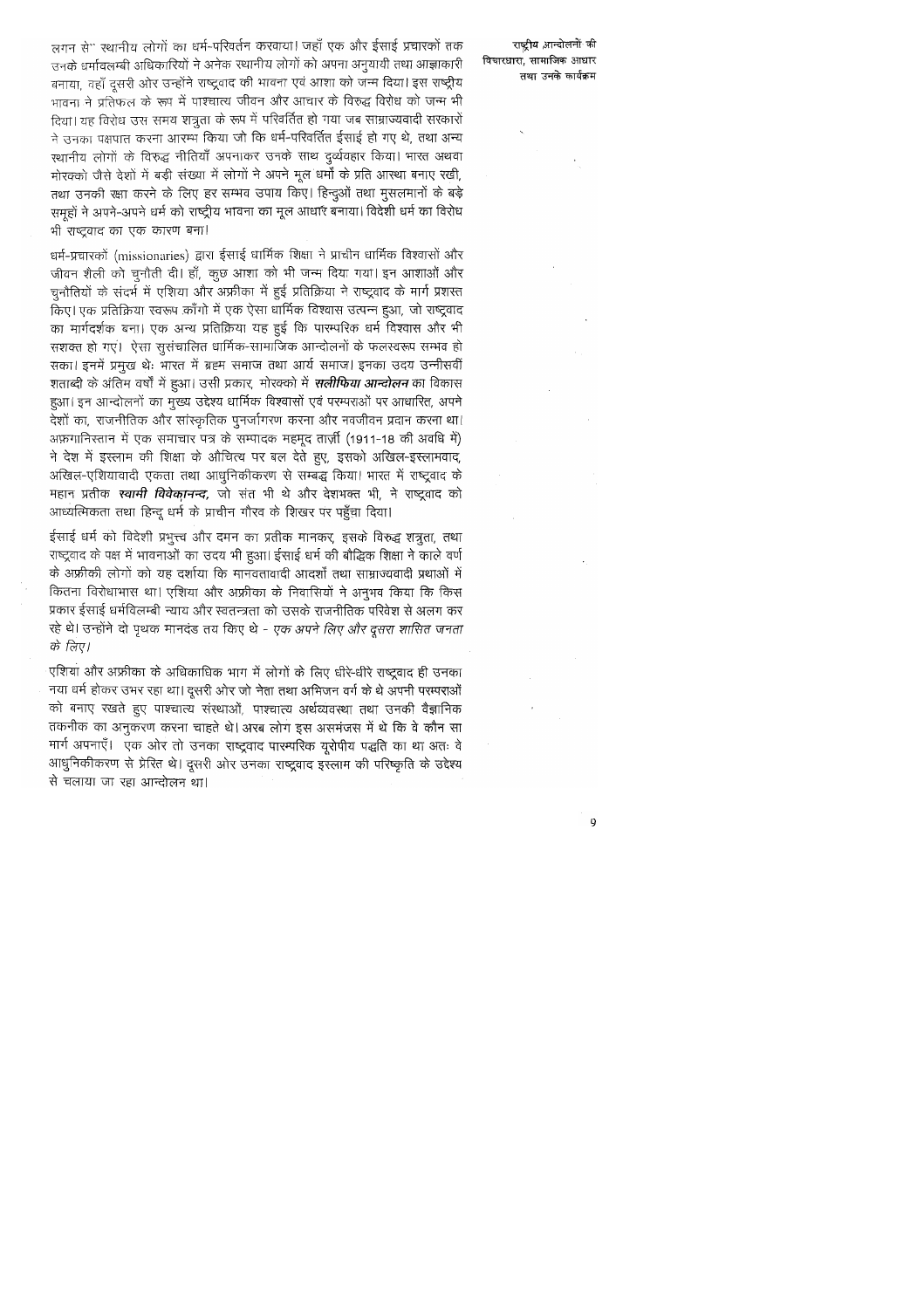| बोध प्रश्न 1                                                                  |  |
|-------------------------------------------------------------------------------|--|
| क) अपने उत्तरों के लिए नीचे दिए गए स्थान का प्रयोग कीजिए।<br>नोट ः            |  |
| ख) इस इकाई के अंत में दिए गए उत्तरों से अपने उत्तर मिलाइए।                    |  |
| 1) पूर्व उपनिवेशों में हीनता की भावना किस प्रकार प्रतिबिम्बित हुई?            |  |
|                                                                               |  |
|                                                                               |  |
|                                                                               |  |
|                                                                               |  |
|                                                                               |  |
|                                                                               |  |
|                                                                               |  |
| 2) राष्ट्रीय आन्दोलनों के विकास में ईसाई धर्म-प्रचारकों ने क्या भूमिका निभाई? |  |
|                                                                               |  |
|                                                                               |  |
|                                                                               |  |
|                                                                               |  |
|                                                                               |  |
|                                                                               |  |
|                                                                               |  |

# $\overline{\mathbb{D}}$

 $\begin{array}{c} 1 \\ 1 \\ 1 \\ 1 \\ 1 \end{array}$ 

राष्ट्रीय आन्दोलन तथा

उपनिवेशवाद विरोधी संघर्ष

## 6.3 राष्ट्रीय आन्दोलनों की विचारधारा

जैसा कि 'राष्ट्रीय आन्दोलन' से स्पष्ट है, राष्ट्रवाद सदा इन आन्दोलनों की मूल विचारधारा होती है। यह राष्ट्रवाद अपने में एक उग्र या विप्लवकारी विचारधारा है यह तब और भी उग्र हो जाती है जब राष्ट्रवाद में मार्क्सवाद-लेनिनवाद जैसी विचारधारा भी समाहित हो जाए।

विचारधारा ऐसा महत्वपूर्ण मनोवैज्ञानिक और भावनात्मक आधार होता है जिससे व्यक्ति विशेष परिवर्तनशील समाज में अपनी भागीदारी के महत्त्व को समझ सकता है। अतः विचारधारा ऐसी संरचना कही जा सकती है जिसमें विभिन्न व्यक्ति मिलकर भावनात्मक समूह का निर्माण कर सकते हैं। सामान्य उद्देश्य की खोज में विभिन्न व्यक्ति ऐसे सम्बन्धों और निष्ठा का विकास करते हैं जिससे पारम्परिक व्यवस्था में उत्पन्न किसी अभाव को भरा जा सके। जिस विचारधारा को सामान्यतया स्वीकार किया जाता है वह सामान्यजनों तथा अभिजनों के मध्य सांझे विश्वास उत्पन्न करने का कार्य करती है। इसके द्वारा समाज के विविध वर्ग एक लक्ष्य की प्राप्ति के लिए मिलकर कार्य करते हैं। इसका मूल विश्वास यह है कि पारम्परिक व्यवस्था की अपेक्षा व्यक्तियों और समाज के लिए बेहतर जीवन सम्भव है।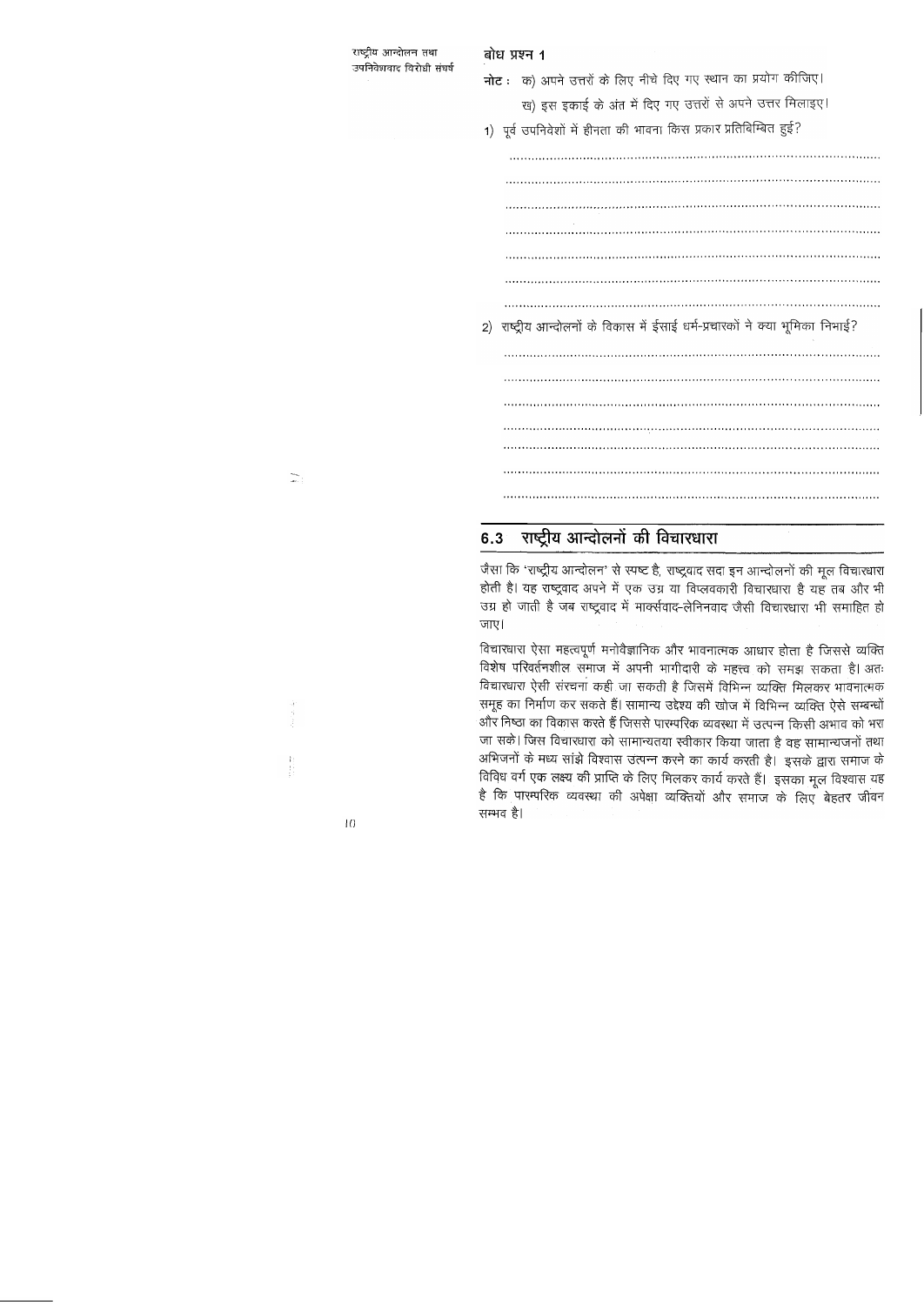राष्ट्रीय आन्दोलनों की विभिन्न विचारधाराओं में राष्ट्रवाद सबसे अधिक महत्वपूर्ण तथा व्यापक है। सभी राष्ट्रीय आन्दोलनों के इतिहास का संकेत है कि राष्ट्रवाद के पीछे विचार यह होता है विदेशी राजनीतिक और आर्थिक प्रभुत्त्व से मुक्ति प्राप्त हो। दूसरे शब्दों में, यह विदेशी राजनीतिक साम्राज्यवादी शासन, आर्थिक शोषण तथा जातीय भेदभाव या असमानता के विरुद्ध विद्रोह का सूचक है।

राष्ट्रवाद की विषयवस्तु स्थान, जनसमूह तथा समय के साथ बदलती रहती है। चाहे राष्ट्रवाद एक सामान्य विचारधारा है, तथापि इसके विभिन्न रूप हो सकते हैं। इनमें से कुछ का उल्लेख इस प्रकार किया जा सकता है कि सभी अफ्रीकावासी तो कृष्ण (काले) वर्ण के नहीं होते, फिर भी सभी अफ्रीकी देशों, विशेषकर सहारा के दक्षिण के देशों में, विदेशी श्वेत शासकों के विरुद्ध उनके कृष्ण वर्ण ने उनमें एकता को जन्म दिया। एशिया में लोगों के रंग का राष्ट्रवाद पर उतना प्रभाव नहीं पड़ा, चाहे यहाँ भी जातीय एवं श्वेत प्रभुत्त्व के विरोध में कोई कमी नहीं पाई गई। पूर्वी एशिया, विशेषकर कोरिया, में जापान के विरुद्ध असंतोष ने राष्ट्रवाद को विकसित किया, चाहे दोनों के वर्ण एक ही रंग के थे।

अधिकांश उपनिवेशों में राष्ट्रवाद का विकास विभिन्न सांस्कृतिक, धार्मिक एवं जातीय समूहों के मध्य एकता की भावना से हुआ। इस भावना ने विदेशी प्रभुत्त्व से आर्थिक और राजनीतिक स्वतन्त्रता को बलवती बनाया। इसी के कारण जातीय समानता की माँग उठी। इन उद्देश्यों की प्राप्ति के लिए उपनिवेशों की जनता कोई भी बलिदान करने को तैयार थी। जिन देशों में साम्राज्यवादी देशों का प्रत्यक्ष शासन था वहाँ राष्ट्रवाद का उदय तीव्र गति से हुआ, परन्तु जहाँ उपनिवेशवाद प्रबल था और साम्राज्यवादी शासन अप्रत्यक्ष था वहाँ द्वितीय विश्व युद्ध के बाद तक राष्ट्रवाद का विकास नहीं हुआ।

दोनों विश्व युद्धों के अंतराल काल में एक नई शक्ति का विकास हुआ जिसने राष्ट्रवाद को चुनौती दी ताकि उपनिवेशवाद और साम्राज्यवाद को शीघ्रता से पराजित किया जा सके। यह नया सिद्धान्त साम्यवाद था, जो कि मार्क्सवाद - लेनिनवाद की विचारधारा पर आधारित था। इसका विकास 1917 की रूसी क्रान्ति के पश्चात तेज़ी से हुआ। परन्तु इन दोनों विचारधाराओं में प्रत्यक्ष संघर्ष नहीं हुआ। वे या तो समानान्तर चले या फिर अलग-अलग मार्गों पर। यद्यपि साम्यवाद का झुकाव अन्तर्राष्ट्रीयवाद की ओर था, और इसने राष्ट्रवाद को प्रोत्साहित नहीं किया, फिर भी रणनीतिक कारणों से उपनिवेशों में साम्राज्यवाद के विरुद्ध संघर्ष में इसकी सहानुभूति राष्ट्रवाद के साथ थी।

लेनिन को यह विश्वास हो गया था कि उपनिवेशों के निवासी साम्राज्यवाद के विरुद्ध विद्रोह कर रहे थे। उसको यह लगा कि उस समय साम्यवादी विचारधारा को प्रोत्साहित करना सही नहीं होगा, क्योंकि उस समय, लेनिन के अनुसार, साम्राज्यवाद को नष्ट करने के लिए शिक्षित वर्गों द्वारा तथाकथित "पूँजीवादी-राष्ट्रीय" क्रान्ति चल रही थी। यद्यपि यह साम्यवादी विचारधारा के विपरीत था, फिर भी लेनिन ने सोवियत संघ के सहयोग का प्रस्ताव किया ताकि राष्ट्रवादी तत्त्वों को सशक्त किया जा सके। राष्ट्रवादी तत्त्वों से सहयोग के फलस्वरूप साम्यवादियों को ईरान, अफ़गानिस्तान तथा चीन में महान लोकप्रियता मिली। बाद में चीन में राष्ट्रवादियों और साम्यवादियों में झगड़ा हो गया, वे एक दूसरे से अलग हो गए। यद्यपि आरम्भ में, 1928 में राष्ट्रवादियों के द्वारा साम्यवादियों को पराजित होना पड़ा था, अंततः उनके संघर्ष के परिणामस्वरूप 1949 में चीन में साम्यवादियों की विजय हुई, और वे सत्ता में आ गए। अन्य अनेक देशों में भी, उनके राष्ट्रीय आन्दोलनों में साम्यवादी दलों के द्वारा महत्त्वपूर्ण भूमिका निभाई। ऐसा उन्होंने सोवियत संघ के कहने पर किया।

राष्ट्रीय आन्दोलनों की विचारधारा, सामाजिक आधार तथा उनके कार्यक्रम

 $\pm 1$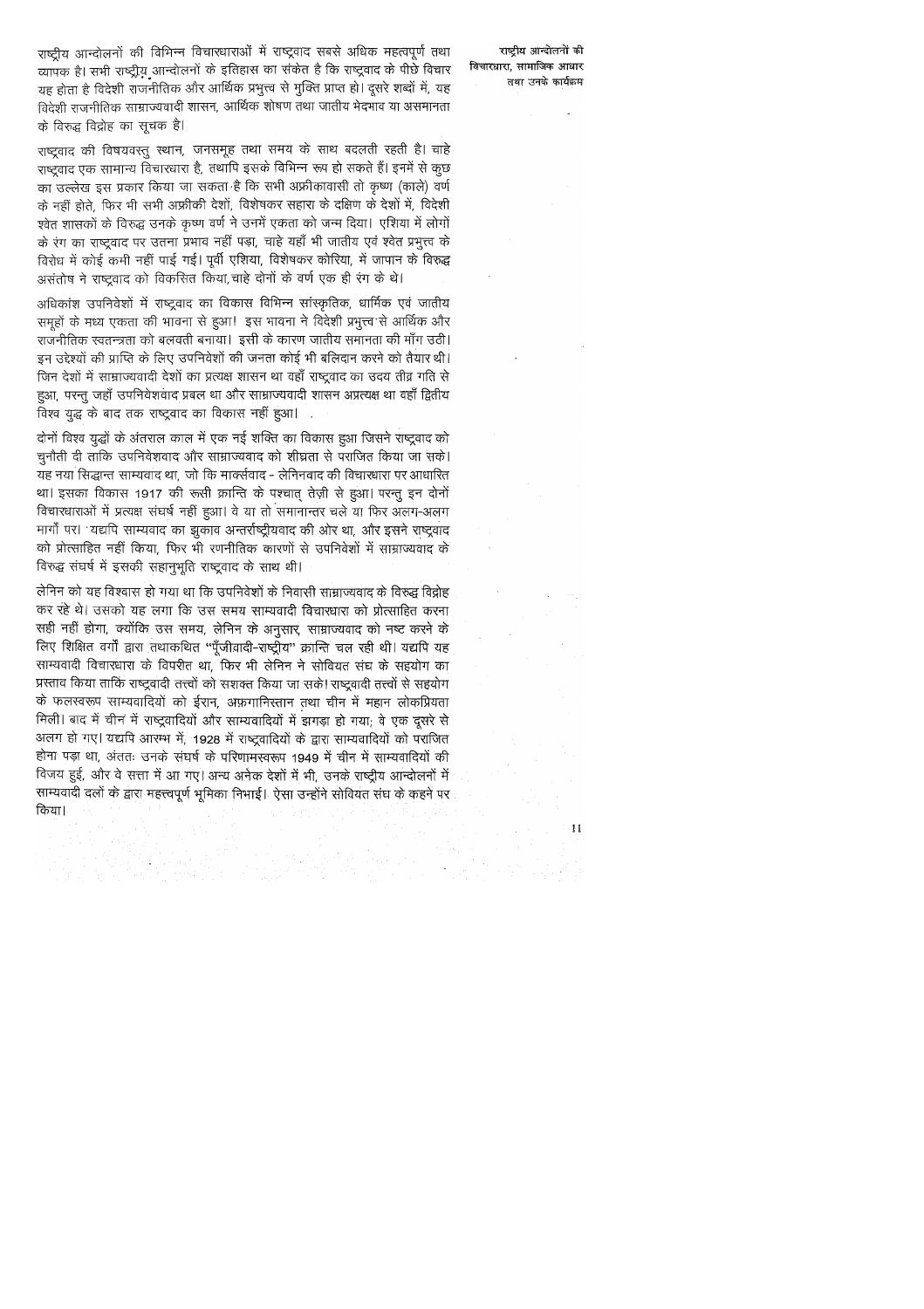## बोध प्रश्न 2

राष्टीय आन्दोलन तथा

उपनिवेशवाद विरोधी संघर्ष

नोट : क) अपने उत्तरों के लिए नीचे दिए गए स्थान का प्रयोग कीजिए।

ख) इस इकाई के अंत में दिए गए उत्तरों से अपने उत्तर मिलाइए।

1) विचारधारा राष्ट्रीय आन्दोलन में किस प्रकार एकता स्थापित करती है?

2) राष्ट्रवाद का अर्थ स्पष्ट कीजिए।

### राष्ट्रीय आन्दोलनों के सामाजिक आधार  $6.4$

लगभग सभी उपनिवेशों में राष्ट्रीय आन्दोलनों का आरम्भ लोगों के छोटे-छोटे समूहों द्वारा असंगठित विरोध प्रदर्शन के रूप में हुआ। परन्तु शीघ्र ही उन्होंने जन-आन्दोलनों का रूप ले लिया। राष्ट्रीय आन्दोलनों की प्रगति में समाज के सभी वर्गों की कुछ न कुछ भूमिका रही।

आरम्भ में आन्दोलनों की अगवाई कुछ नेताओं तथा बुद्धिजीवियों ने की। उन्होंने जनसाधारण को संगठित किया। उन्होंने आम जनता को स्वतन्त्रता का अर्थ और उसकी आवश्यकता समझाई। लोगों ने उनका साथ दिया क्योंकि वे (तत्कालीन) समय की आवश्यकता की अभिव्यक्ति कर रहे थे। धीरे-धीरे राष्ट्रीय आन्दोलनों के साधन के रूप में राजनीतिक दलों और समूहों का विकास हुआ। किसानों, श्रमिकों तथा महिलाओं ने भी राष्ट्रीय स्वतन्त्रता के लिए अपने आन्दोलनों को संगठित किया।

समय-समय पर, तथा विभिन्न तरीकों से अधिकाधिक लोगों को यह विश्वास होता गया जब स्वाधीनता का स्वप्न पूरा होगा तब सब कुछ ठीक हो जायगा। अतः अधिकाधिक लोग इन आन्दोलनों में शामिल हुए, और उनकी भागीदारी ने इन अभियानों को राष्ट्रीय संघर्ष का रूप दिया। इस प्रक्रिया में उन्हें अपनी कठिनाइयों की और अधिक अवगति हुई। जब उन्हें शिकायतों का आभास हुआ तब जनसाधारण का विरोध बढ़ने लगा, तथा उन्होंने अपने विचारों को खुलकर अभिव्यक्त किया। जब जनता की शिकायतें बढ़ती गईं, उनका विरोध-प्रदर्शन और भागीदारी अधिक हुई तब राष्ट्रीय जागृति भी उत्पन्न हुई और स्वतंत्रता के लिए राष्ट्रीय आन्दोलनों को नए आयाम मिले।

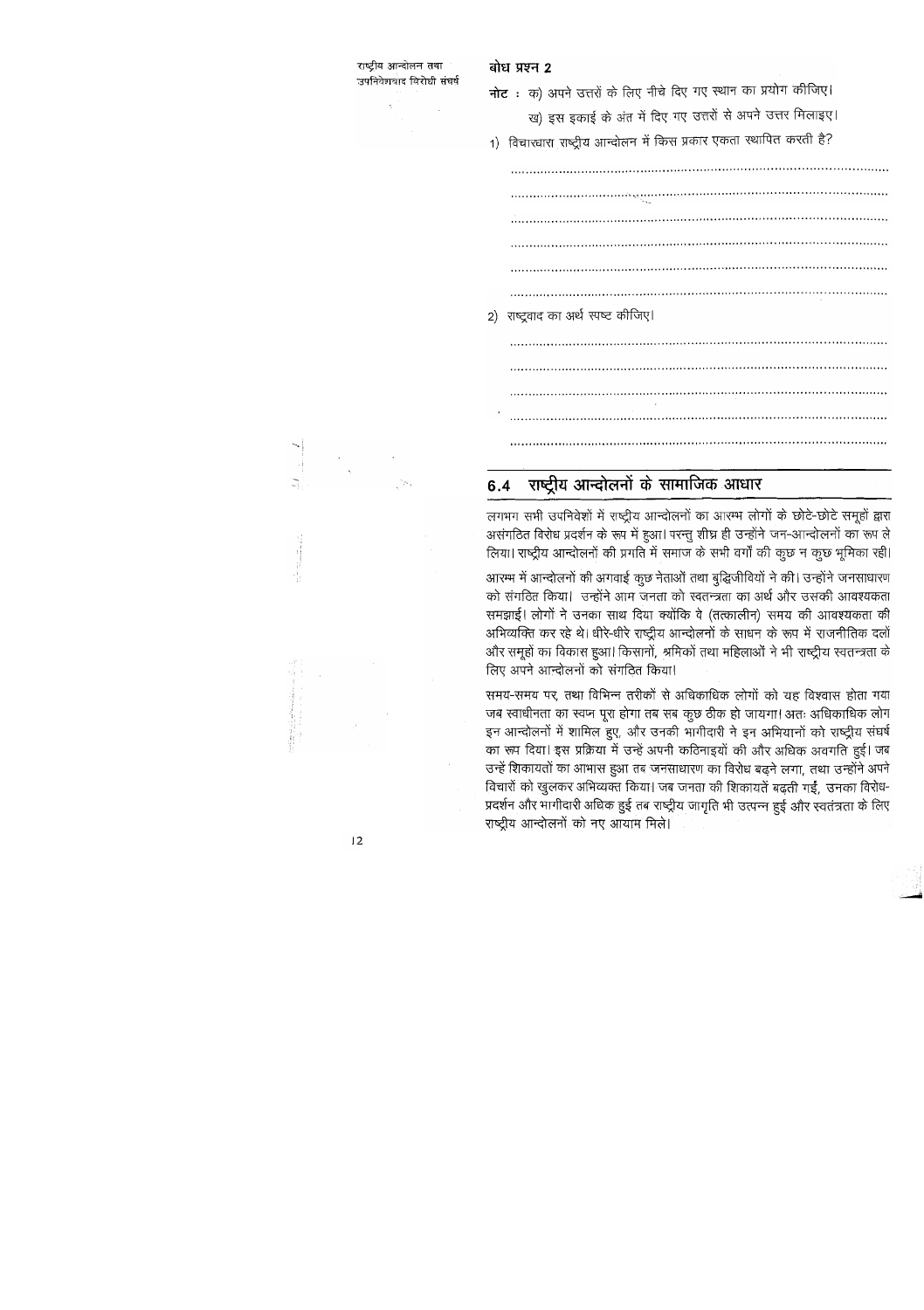राष्टीय आन्दोलनों की विचारधारा, सामाजिक आधार तथा उनके कार्यक्रम

एशिया तथा अफ्रीका के लोगों को पाश्चात्य व्यक्तियों, विशेषकर ईसाई धर्म-प्रचारकों तथा आशावादी बुद्धिजीवियों ने यह सिखाया कि उन्हें आशावान रहना चाहिए। कुछ थोड़े से एशियाई और अफ्रीकी युवाओं ने पश्चिमी देशों में शिक्षा भी प्राप्त की। 1920 के दशक में, और उसके पश्चात, उनके अपने देशों के नेताओं ने, पहले समाचारपत्रों और फिर रेडियो के माध्यम से, तथा उभरते राजनीतिक दलों, सहायता समितियों और श्रमिक संगठनों के द्वारा यह समझाया कि भविष्य में उनकी स्वतन्त्रता, न्याय और प्रचुरता की उपलब्धि उनके अपने राष्ट्रीय प्रयासों से ही हो सकती थी। एशिया-अफ्रीकी लोगों ने पहले राष्ट्र संघ और फिर संयुक्त राष्ट्र तथा अन्य अन्तर्राष्ट्रीय संस्थाओं की घोषणाओं में ''मौलिक मानव अधिकारों", "मानव के सम्मान और मूल्यों" तथा धर्म और जाति के भेदभाव के बिना, "सभी के लिए मौलिक खतन्त्रताओं" के विषय में पर्याप्त जानकारी प्राप्त की। उन्होंने इन उदघोषणाओं में विश्वास करते हुए, यह आशा व्यक्त की कि उनको भी यह सभी अधिकार एवं स्वतन्त्रताएँ मिलनी चाहिए।

राष्ट्रीय आन्दोलनों के नेताओं के प्रेरणा स्रोत उतने ही विविध थे जितने कि उनकी जनता तथा उनके अपने व्यक्तित्त्व। वे आशावादी थे, वे भयभीत भी थे, तथा वे अपने और अपने लोगों के लिए महत्त्वाकांक्षी भी थे। निश्चय ही कुछ ऐसे भी नेता थे (जैसे इन्डोनेशिया के डा. सुकर्ण) जो अपनी व्यक्तिगत शक्ति में वृद्धि के साथ-साथ अपने लिए उच्च वेतन तथा अन्य सूख सूविधाओं के अभिलाषी थे - जैसे कि सून्दर घर, बड़ी गाड़ियाँ तथा सून्दर महिलाओं का साथ। कुछ ऐसे नेता भी थे (जैसे भारत में नेहरू, बर्मा में आँग सान, तन्ज़ानिया में नायरेरे और सेनेगल में सेंघर) जो चाहे व्यक्तिगत महत्त्वाकांक्षाओं से मुक्त नहीं थे, फिर भी वे उच्च आदर्शवादी होने के साथ-साथ देश हित को सदा व्यक्तिगत लाभ से ऊपर रखते थे। जैसा कि सभी के साथ होता है, उनके प्रेरक तत्त्व (motivations) मिले जुले थे, तथा उनमें परिवर्तन होते रहते थे। परन्तु, यह भी सत्य है कि उनमें से अनेक नेताओं को बहुत दुखद अनुभव हुए, जिसने उनके राष्ट्रवाद को और भी गम्भीर तथा गतिशील बना दिया। जब इन नेताओं ने अपना राजनीतिक जीवन आरम्भ किया था, तब वे कोमल (नरम) सुधारक मात्र थे उनिकी संतुष्टि के लिए सुधार पर्याप्त थे, यदि स्वराज्य की दिशा में प्रगति की कोई आशा दिखाई देती हो तब वे औपनिवेशिक व्यवस्था में रहते हुए कार्य करने को तैयार थे। परन्तु, जैसे जैसे उन्होंने अधिक सुधारों की माँग की, तथा उसके लिए कार्य किया, वैसे वैसे इनका जीवन संकटमय हो गया; उन्हें धमकियाँ दी गईं; उन में से कुछ को देश से निष्कासित तक होना पड़ा। कुछ को बन्दी बनाया गया तथा कभी-कभी तो बुरी तरह पीटा भी गया। कुछ नेताओं एवं युवा कार्यकर्त्ताओं को फांसी पर भी लटका दिया गया। इस प्रकार वे शहीद होकर राष्ट्रवाद के प्रमुख प्रतीक बन गए। जो जीवित रहे उन्होंने विरोध और भी उग्र कर दिया। परिणामस्वरूप उनको और अधिक यातनाएँ सहनी पड़ी। वे अपने देशों की राष्ट्रीय पार्टियों के प्रमुख नेताओं के रूप में उभरे। कुछ का उदय श्रमिक एवं किसान आन्दोलनों तथा संगठित विरोध प्रदर्शनों एवं हड़तालों से भी हुआ। उन्होंने राष्ट्रवाद को विकसित किया। उनकी गिरफ़्तारियों ने जनता में राष्ट्रीय उन्माद को जन्म दिया, जिसके कारण राजनीतिक दल, समूह तथा स्वयं राष्ट्रीय आन्दोलनों को बल और शक्ति प्राप्त हुई। भारत में (उदाहरण के लिए) गाँधी, नेहरू, तिलक, पटेल, मौलाना आज़ाद इत्यादि को जेल यात्राएँ करनी पड़ीं। अफ्रीका के विभिन्न भागों में बांदा, बुर्गीबा, कौन्डा, कीनयाटा डा. नेल्सन मंडेला, सैम नजूमा तथा सिथौले इत्यादि के साथ भी ऐसा ही हुआ। वे सभी जेलों से बाहर आकर और उग्र राष्ट्रवादी हो गए। उनके देशवासियों ने उनको अपने हीरो का दर्जा प्रदान किया। राष्ट्रीय भावनाओं को न तो जेल की सज़ा कम कर सकी, न यातनाएँ उन्हें दबा सकीं और न ही दमन के किसी अन्य उपाय से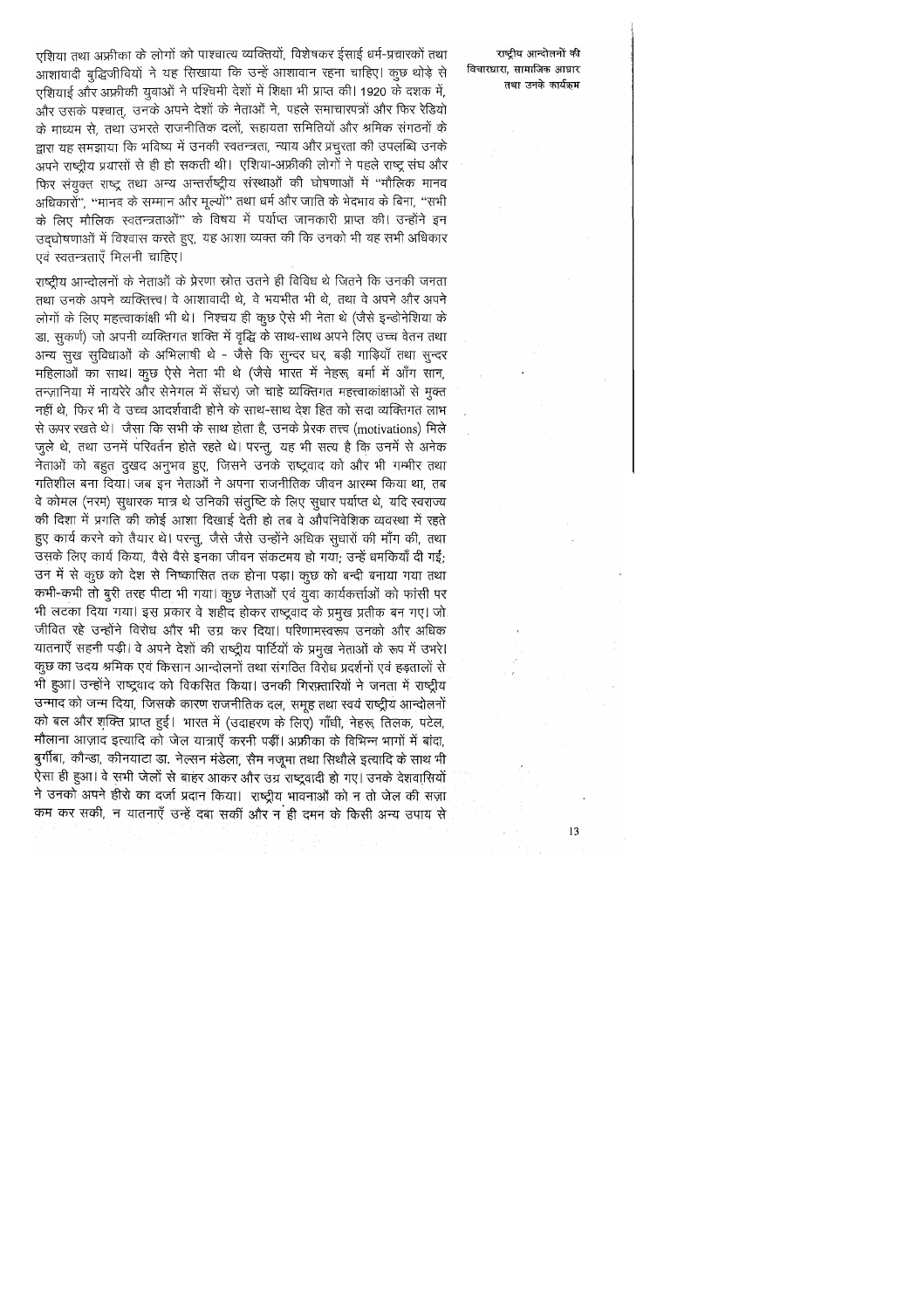

 $14$ 

#### राष्ट्रीय आन्दोलनों के कार्यक्रम  $6.5$

प्रारम्भिक चरणों में राष्ट्रीय आन्दोलन प्रायः आकस्मिक एवं असंगठित रहे। वे कुछ व्यक्तियों के स्थानीय विरोध-प्रदर्शन मात्र थे। फिर भी वे इस ओर संकेत थे कि उपनिवेशों में सर्वव्यापी क्रोध बढ़ रहा था। उपनिवेशवाद से त्रस्त लोगों का प्रथम विरोध प्रदर्शन राष्ट्रवादी विरोध का प्रतीक सिद्ध हुआ। साम्राज्यवादी शक्तियों द्वारा इनको बर्बरता और हिंसा से दबा दिया गया। इसके परिणामस्वरूप राष्ट्रवादी नेताओं को सोचना पड़ा कि औपनिवेशिक शक्तियों का विरोध करने के लिए उनको कौन से साधन अपनाने चाहिए।

जब प्रारम्भिक विद्रोह दबा दिए गए तब कुछ समय के लिए उपनिवेशों की जनता को विदेशी शासन के सम्मुख झुकना ही पड़ा। ऐसा 1857 के भारत के प्रथम विद्रोह के बाद हुआ। इसी प्रकार के परिणाम अन्य अनेक देशों में भी पाए गए। उस समय परायज की भावना से विदेशी शासन को, कोई विकल्प सामने न होने के कारण, स्वीकार कर लिया। आक्रामकों (विदेशी शासकों) की सैनिक शक्ति, तकनीकी ज्ञान एवं सांस्कृतिक वरिष्ठता को भी स्वीकार करना पड़ा। इस प्रकार श्वेत व्यक्ति की श्रेष्ठता के सिद्धान्त का विकास हुआ। पाश्चात्य शिक्षा के विस्तार के साथ तथा बड़ी संख्या में स्थानीय निवासियों का प्रशासन तथा पाश्चात्य वाणिज्य और उद्यमों में प्रवेश इस बात का सूचक होने लगा कि उन्होंने भी वह सामर्थ्य प्राप्त कर ली थी जो कि श्वेत विदेशियों की श्रेष्ठता के लिए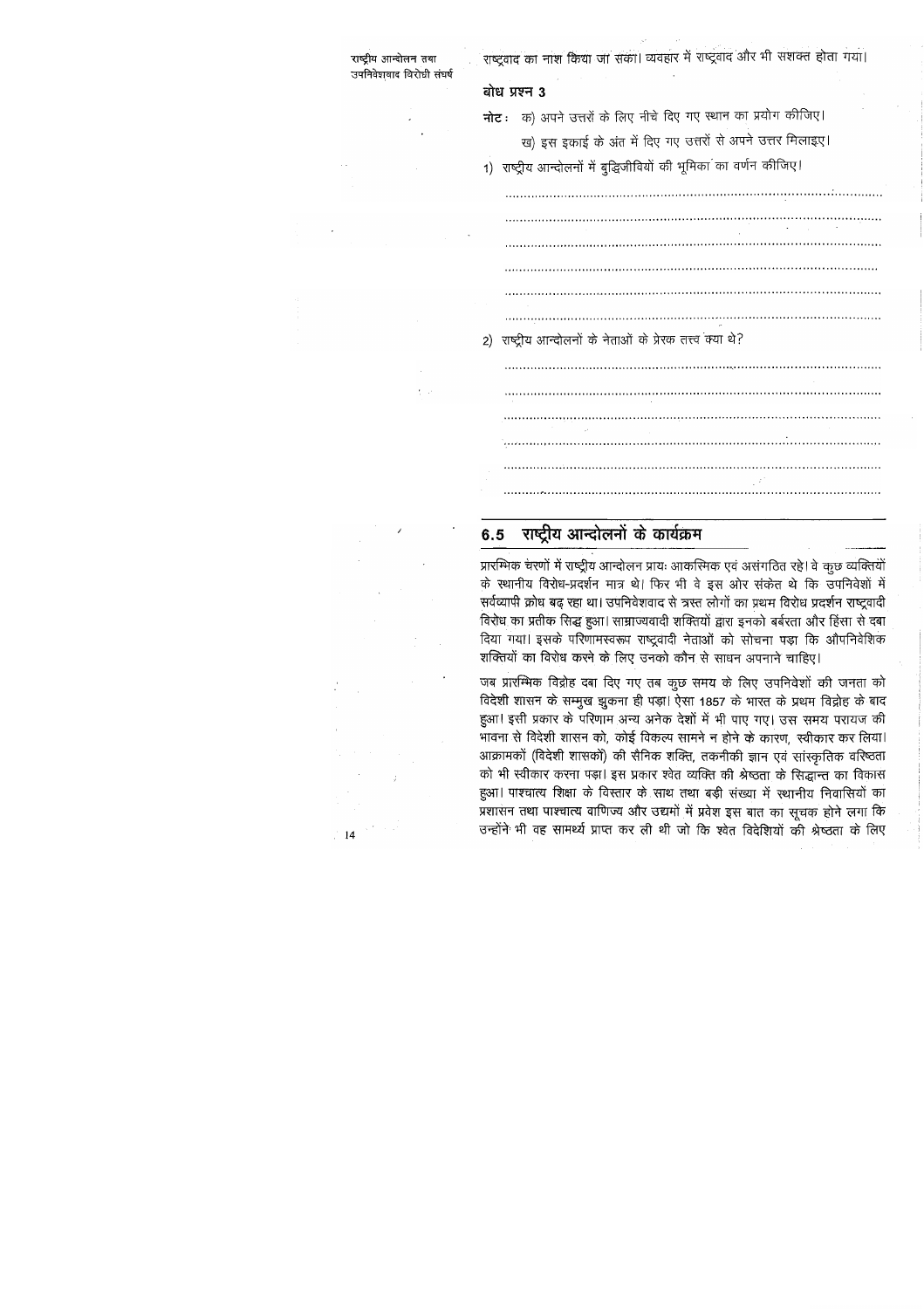उत्तरदायी थी। अतः, अब श्वेत शासकों के द्वारा एशिया-अफ्रीका के देशों पर अपने प्रभुत्त्व को जारी रखने का कोई औचित्य नहीं रह गया था। विदेशी शासक अब उनके भाग्य-विधाता बने नहीं रह सकते थे। अतः, राजनीतिक और आर्थिक रूप से पिछड़े हुए पराधीन लोगों में भी राष्ट्रीय जागरण भरपूर मात्रा में पाया जाने लगा।

राष्ट्रीय आन्दोलनों की विचारधारा. सामाजिक आधार तथा उनके कार्यक्रम

यह राष्ट्रीय चेतना विदेशी शासन के विरुद्ध प्रतिरोध की मूल प्रवृत्ति का परिणाम मात्र नहीं थी, परन्तु यह सम्बद्ध समुदाय की अलग विशेष पहचान का एक जानबूझ कर दिया गया दावा था। भारत, इन्डोनेशिया, बर्मा, श्रीलंका तथा अन्य देशों में जहाँ लोगों में विदेशी शासन के विरुद्ध एकता की भावना उत्पन्न हुई, उस एकता को लाने में स्वयं विदेशी शासन ने महत्वपूर्ण भूमिका निभाई। यह एक नई प्रवृत्ति थी, क्योंकि पहले तो केवल वर्गों की अथवा क्षेत्रीय निष्ठा पाई जाती थी। परन्तु, अब देश भक्ति की देश व्यापी निष्ठा की उत्पत्ति हुई।

भारत में 1857 में राष्ट्रवाद की नवोदित भावना के दर्शन हुए। इसके पश्चात्, **पूना** सार्वजनिक सभा (1870) तथा इंडियन एसोसिएशन (1878) जैसी संस्थाओं ने इस भावना को एक राजनीतिक संगठनों का स्वरूप प्रदान कियां। साथ ही इनमें पाश्चात्य विचारों का प्रवेश हुआ, और वे राष्ट्रीय आन्दोलन में भारतीय राष्ट्रीय काँग्रेस के पूर्वगामी सिद्ध हुए। **चीन** में विदेशियों के विरुद्ध सशक्त भावना की पृष्ठभूमि में, 1895 के पश्चात्, **डा. सन यात-**सेन (Sun Yat-Sen) और क'आँग यू-वी (K'ang Yu-Wei) ने क्रान्तिकारी सुधार आन्दोलन आरम्भ किए। उन्होंने ऐसा पश्चिमी साधनों का प्रयोग करके किया ताकि चीन को पूर्ण विनाश से बचाया जा सके। उसी प्रकार अन्य अनेक देशों में भी बीसवीं शताब्दी के आरम्भ में ऐसी ही राष्ट्रवादी संस्थाओं की स्थापना हुई। बोर्नियो, न्यू गिनी तथा मलाया जैसे कुछ प्रदेश ऐसे भी थे जहाँ पाश्चात्य विचार प्रवेश नहीं कर सके, और जहाँ जनसाधारण के जीवन पर सामान्यतया पश्चिमी विचारों तथा प्रौद्योगिकी क्रान्ति का कोई प्रभाव नहीं पड़ा। यही कारण है कि मलाया में 1930 के दशक तक राष्ट्रीय आन्दोलन की उत्पत्ति तक नहीं <sup>-</sup>हुई थी।

प्रत्येक देश के राष्ट्रीय आन्दोलन के साधन, उसकी गति तथा शक्ति में स्थानीय परिस्थितियों और शासन व्यवस्था के अनुसार स्पष्ट भिन्नता पाई गई। ब्रिटिश भारत, बर्मा, डच ईस्ट - इन्डीज़ (इन्डोनेशिया) और फ्रांसीसी हिन्द चीन के अन्नाम एवं तोंकिन प्रदेशों में राष्ट्रीय आन्दोलन का तेज़ी से विकास हुआ क्योंकि इन देशों की पराधीन जनता का साम्राज्यवादियों द्वारा प्रत्यक्ष शोषण हो रहा था। भारत में पहले उदार, और बाद में साम्राज्यवाद के विरुद्ध कान्तिकारी आन्दोलन चलाए गए। परन्तु, ब्रिटिश सरकार के दमन के समक्ष इन आन्दोलनों के स्पष्ट परिणाम दिखाई नहीं दिए। परन्तु जब राष्ट्रीय आन्दोलन **महात्मा गाँधी** के हाथों में आया तब उन्होंने ब्रिटिश साम्राज्यवाद से संघर्ष के लिए, सत्य, प्रेम और अहिंसा पर आधारित असहयोग जैसे अनोखे आन्दोलन के मार्ग को अपनाया। उनके सत्याग्रह को आशा से अधिक सफलता प्राप्त हुई।

दूसरी ओर डच उपनिवेश ईस्ट इंडीज़ (इन्डोनेशिया) तथा फ्रांसीसी हिन्द चीन में हिंसात्मक उपाय अपनाए, तथा अपने राष्ट्रीय आन्दोलनों को विकसित करने के लिए खूनी संघर्ष भी हुए। ऐसा विशेषकर तब हुआ जब जापान ने द्वितीय विश्व युद्ध में इन उपनिवेशों पर क़ब्ज़ा कर लिया, तथा लोगों को साम्राज्यवाद से घृणा करने की प्रेरणा दी। श्रीलंका में राष्ट्रीय आन्दोलन संवैधानिक सीमाओं के दायरे में ही रहा। ऐसा ही फिलीपीन्स में भी हुआ। वहाँ हिंसात्मक उपाय अपनाने की आवश्यकता ही नहीं थी क्योंकि अमेरिका ने फिलीपीन्स को पूर्ण स्वतंत्रता का आश्वासन 1935 में ही दे दिया था। ईरान, अफ़गानिस्तान, चीन एवं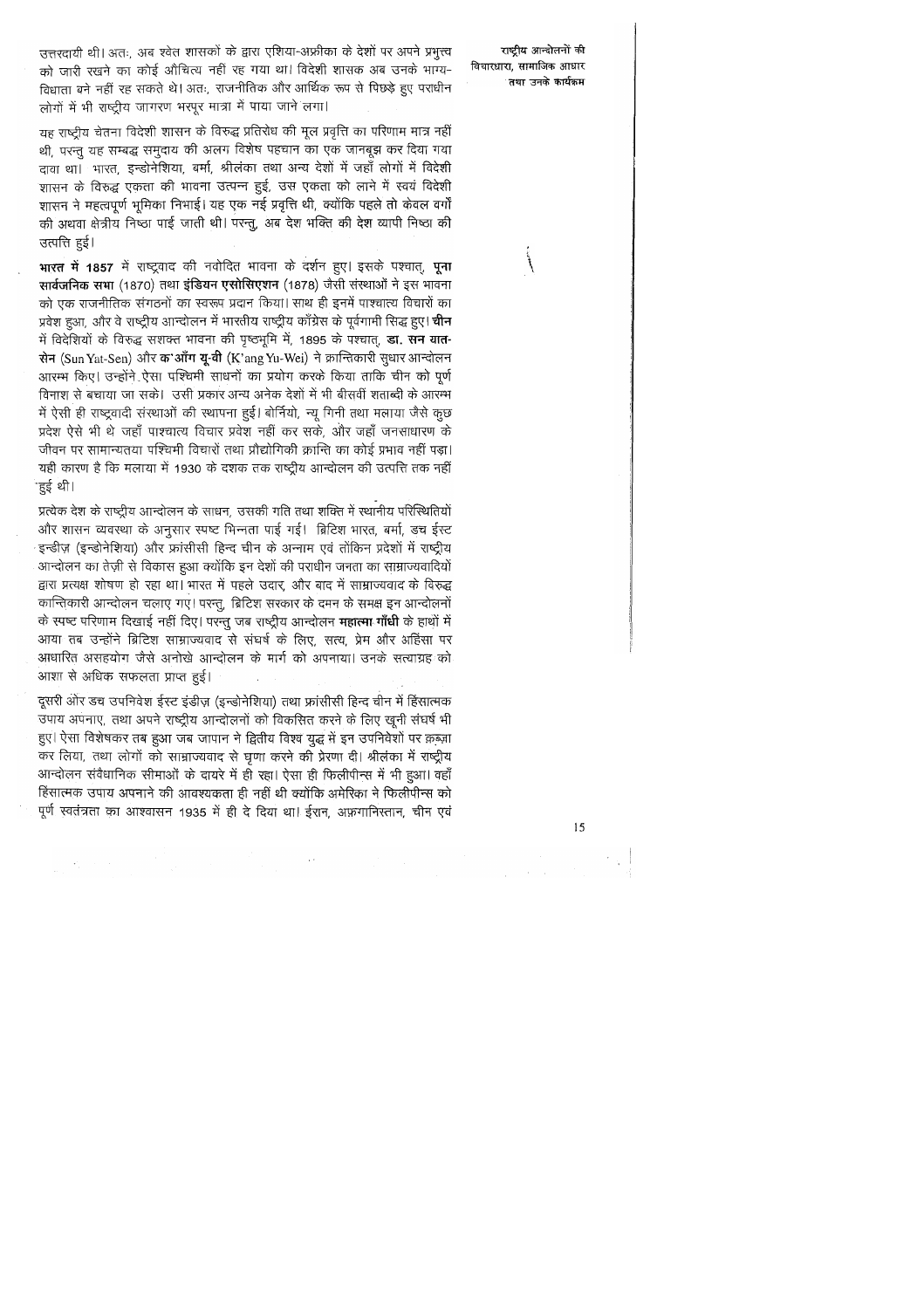थाईलैण्ड जैसे स्वतन्त्र देशों में (जहाँ विदेशी हरतक्षेप और प्रभुत्त्व विद्यमान था), राष्ट्रीय आन्दोलनों का उद्देश्य आन्तरिक और बाह्य मामलों में विदेशी हरतक्षेप से मुक्ति प्राप्त करना था। इन देशों में जो उपाय अपनाए गए वे प्रायः कूटनीतिक और कभी-कभी संशस्त्र विद्रोह अथवा वास्तविक युद्ध जैसे थे। स्वतन्त्र जापान में राष्ट्रीय आन्दोलन की प्रकृति बिलकूल अलग थी। यह आन्दोलन, बीसवीं शताब्दी में, विस्तार के लिए था, अतः जापान ने सैन्य और आक्रामक साधन अपनाए। वहाँ तथाकथित राष्ट्रीय आन्दोलन ने वास्तव में साम्राज्यवाद की नीति अपनाई।

प्रथम विश्व युद्ध ने राष्ट्रीय आन्दोलनों को काफ़ी प्रोत्साहन दिया। कुछ अंश में यह राष्ट्रीयता कें सिद्धान्त पर चलाए गए। अमेरिका के राष्ट्रपति विल्सन ने युद्ध के उद्देश्यों के संबंध में घोषणा की कि राष्ट्रीय अभिलाषाओं का सम्मान किया जायगा, तथा आत्म-निर्णय का अधिकार इसका एक प्रमुख सिद्धान्त होगा। इस घोषणा के आधार पर लोगों ने अपने आत्म-निर्णय के अधिकार पर ज़ोर दिया। इस प्रकार यह सिद्धान्त राष्ट्रीय आन्दोलनों का एक प्रमुख लक्ष्य बन गया।

वास्तव में कुछ विद्धानों का विचार है कि प्रथम विश्व युद्ध को आधुनिक एशियाई राष्ट्रवाद के आरम्भ का काल कहा जा सकता है। स्वतंत्रता के लक्ष्य की ओर, राष्ट्रवाद,, जैसे दो पैरों पर चलने लगा। एक थाः विदेशी शासन के विरुद्ध विरोध-प्रदर्शन और विदेशी प्रभुत्त्व का विरोध तथा दूसरा राष्ट्रीय औद्योगीकरण के प्रयास। इस प्रकार का राष्ट्रवाद चीन और भारत में सबसे शक्तिशाली था जहाँ ''राष्ट्रीय पूँजीवादी वर्ग'' ने राष्ट्रीय आन्दोलनों का समर्थन किया तथा अपने-अपने देश की आर्थिक व्यवस्था से विदेशी पूँजीपतियों के निष्कासन का प्रयास किया। यह दोनों देश (भारत और चीन) पाश्चात्य साम्राज्यवाद के विरुद्ध एशियाई विद्रोह के नेता के रूप मे उभरे। उधर अरब राष्ट्रवाद भी विकसित होने लगा। ऐसा टर्की के ऑटोमन साम्राज्य की समाप्ति के पश्चात् ही हुआ। साथ ही, प्रथम विश्व युद्ध में पराजित होने के पश्चात्, स्वयं टर्की में राष्ट्रवाद ने पश्चिमी देशों को चुनौती दे डाली। टर्की का स्तर विश्व में ऊँचा उठ गया जब वहाँ एक गणतन्त्र की स्थापना हो गई।

द्वितीय विश्व युद्ध के दौरान राष्ट्रीय आन्दोलन अपने शिखर पर पहुँच गए। इसमें कोई संदेह नहीं कि जितने सशक्त राष्ट्रीय आन्दोलन युद्धकाल में हुए, उससे पूर्व कभी उतने नहीं थे। जिस प्रकार प्रथम विश्व युद्ध के दौरान **राष्ट्रपति विल्सन** ने **आत्म-निर्णय** के सिद्धान्त की घोषणा की थी, उसी प्रकार 1941 में राष्ट्रपति फ्रैंक्लिन रूज़वेल्ट तथा ब्रिटिश प्रधानमन्त्री चर्चिल के अटलांटिक चार्टर का भी एक सिद्धान्त आत्म-निर्णय का अधिकार था। अतः, इसमें व्यवस्था थी कि, ''... वे सभी लोगों के इस अधिकार का सम्मान करते हैं कि उनको उस सरकार के रूप का चयन करने का अधिकार हो जिसके अधीन वे निवास करेंगे; तथा वे यह भी चाहते हैं कि जिन से स्वशासन का अधिकार छीन लिया गया है उनको यह संप्रभु अधिकार वापस दिया जाए। उपनिवेशों की जो जनता आत्म-निर्णय के लिए संघर्ष कर रही थी, उसने युद्ध के पश्चात् यह माँग की कि पाश्चात्य देश अटलांटिक चार्टर की भावना के अनुसार उन्हें स्वाधीनता प्रदान करें, ताकि लोग स्वेच्छा से अपनी सरकारों का गठन कर सकें।'' स्वाभाविक था कि पाश्चात्य देश ऐसा करने के लिए तैयार नहीं थे। परन्तु, साथ ही कई वर्षों तक शत्रु से युद्ध करके वे शक्तिहीन भी हो गए थे। वे राष्ट्रीय आन्दोलन की स्वतन्त्रता की सशक्त लहर को अधिक देर तक टाल नहीं सकते थे।

इस सबका परिणाम यह हुआ कि शक्तिशाली विरोध (सभी जगह), शांतिपूर्ण सत्याग्रह (भारत) के द्वारा, क्रान्ति (अल्जीरिया) के द्वारा, गृह युद्ध (चीन) के द्वारा अथवा औषनिवेशिक युद्ध (वियतनाम), सन् 1945 के पश्चात्, पचास से अधिक एशियाई-अफ्रीकी देशों को

 $\overline{6}$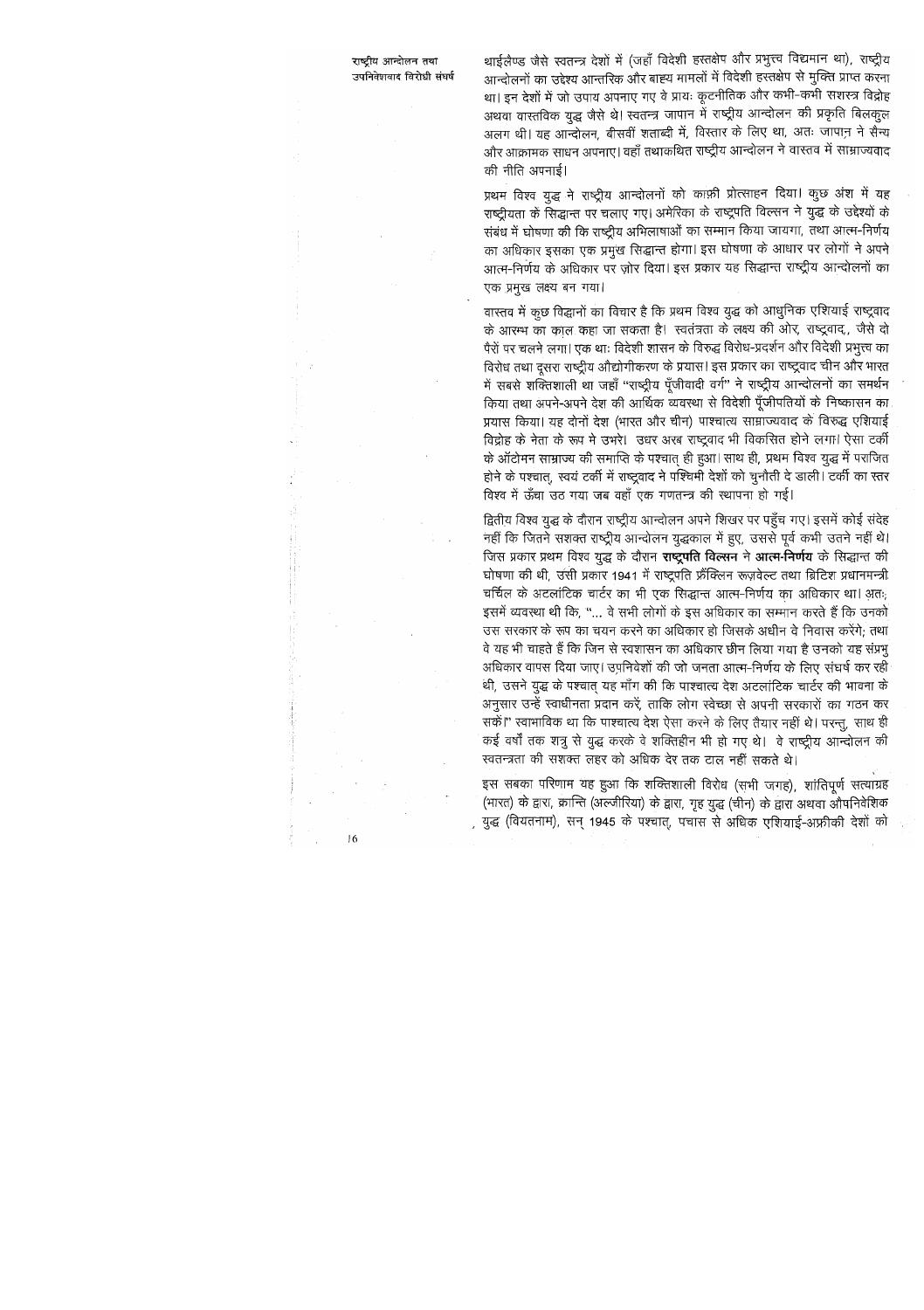|                          |  |  |  |  | रवतन्त्रता प्राप्त हो गई। इनमें से अधिकांश देशों में स्वतन्त्रता आन्दोलनों का नेतृत्त्व |  |  |
|--------------------------|--|--|--|--|-----------------------------------------------------------------------------------------|--|--|
| चमत्कारी नेताओं ने किया। |  |  |  |  |                                                                                         |  |  |

## बोध प्रश्न 4

नोट: क) अपने उत्तरों के लिए नीचे दिए गए स्थान का प्रयोग कीजिए।

ख) इस इकाई के अंत में दिए गए उत्तरों से अपने उत्तर मिलाइए।

1) राष्ट्रीय आन्दोलनों में पाश्चात्य शिक्षा की क्या भूमिका रही?

2) राष्ट्रीय आन्दोलनों में जिन साधनों का प्रयोग किया गया वे कौन से थे? 

 $\mathcal{A}^{\mathcal{A}}_{\mathcal{A}}(\mathcal{A}^{\mathcal{A}}_{\mathcal{A}}(\mathcal{A}^{\mathcal{A}}_{\mathcal{A}}(\mathcal{A}^{\mathcal{A}}_{\mathcal{A}}(\mathcal{A}^{\mathcal{A}}_{\mathcal{A}}(\mathcal{A}^{\mathcal{A}}_{\mathcal{A}}(\mathcal{A}^{\mathcal{A}}_{\mathcal{A}}(\mathcal{A}^{\mathcal{A}}_{\mathcal{A}})^{\mathcal{A}})))$ 

## **6.6 सारांश**

इस इकाई में आपने राष्ट्रीय आन्दोलनों के विभिन्न पक्षों, जैसे उनकी विचारधारा, उनके सामाजिक आधार तथा उनके कार्यक्रमों, के विषय में पढ़ा।

राष्ट्रीय आन्दोलनों की विचारधारा मूल रूप से क्रान्तिकारी रही। परन्तु, यह भी स्मरण रखना होगा कि इनमें से अनेक क्रान्तिकारी आन्दोलनों में अहिंसा रूपी साधन का प्रयोग भी किया गया। वैसे भी, आवश्यक नहीं है कि प्रत्येक क्रान्ति में हिंसात्मक विरोध ही किया जाए। उपनिवेशों की शोषित जनता द्वारा प्रायः जब भी हिंसा का सहारा लिया गया वह शासकों द्वारा प्रयुक्त हिंसा के उत्तर के रूप में ही था। वह तो शोषण का प्रत्योत्तर था। अनेक लोगों के लिए साधन एवं साध्य की एकता नितांत आवश्यक नहीं थी। यह सत्य है कि **गाँधीजी** जैसे नेताओं ने साध्य और साधन की एकता पर बल देते हुए कहा था कि केवल अहिंसात्मक साधन प्रयोग करके ही अहिंसात्मक समाज एवं उत्तम और कुलीन साध्य की प्राप्ति हो सकेगी।

सभी राष्ट्रीय आन्दोलनों को जनसाधारण का **समर्थन प्राप्त** था। परन्तु उनका आरम्भ एवं नेतृत्त्व सामान्यतया थोड़े से नेताओं और क्रान्तिकारियों ने किया था। उनके बलिदानों के

राष्ट्रीय आन्दोलनों की विचारधारा, सामाजिक आधार

तथा उनके कार्यक्रम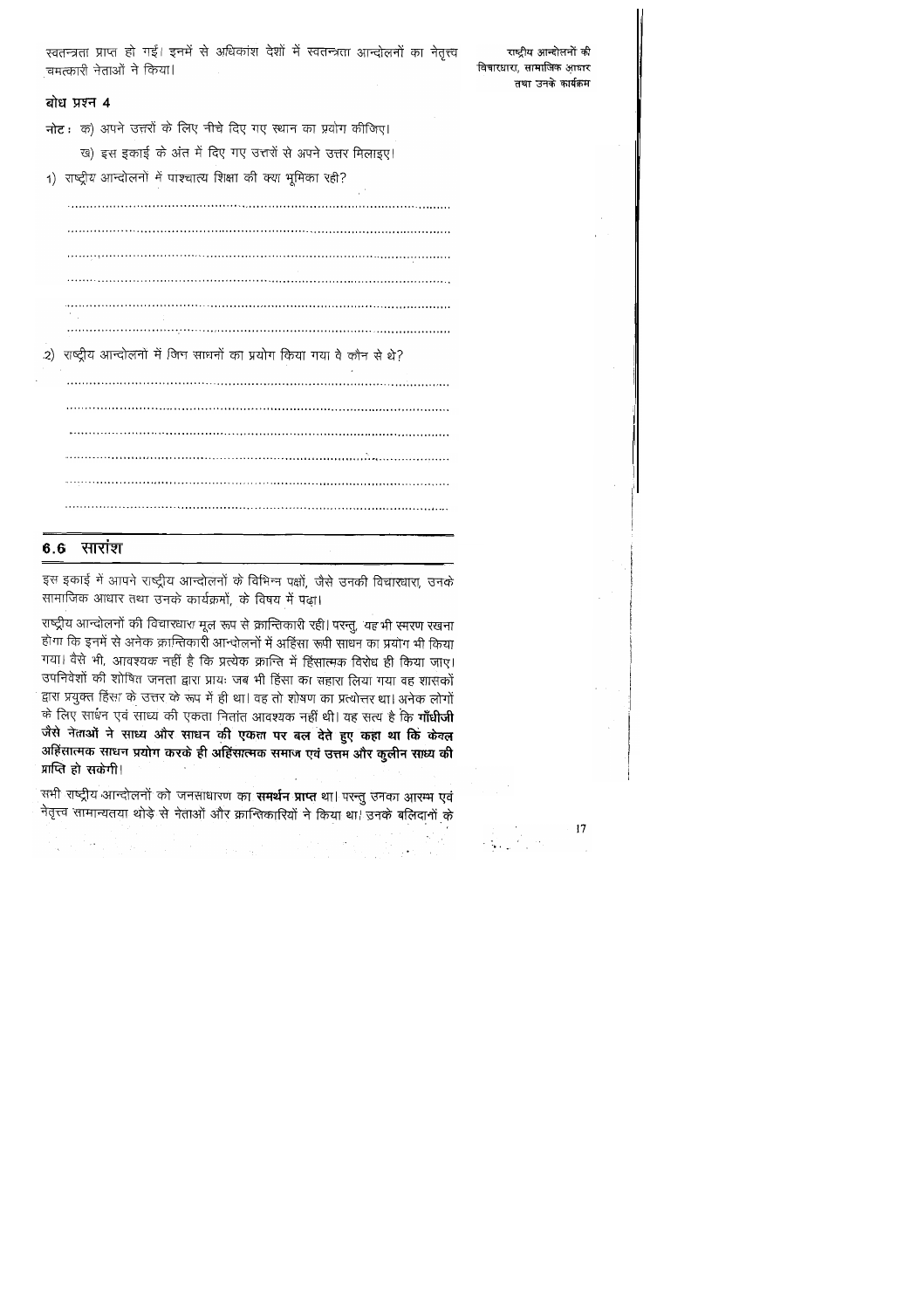राष्ट्रीय आन्दोलन तथा उपनिवेशवाद विरोधी संघर्ष फलस्वरूप न केवल उनके देशों वरन् विदेशों में भी उनके अनुयायियों ने उनके मार्ग पर चलने की चेष्टा की। अतः, किसी न किसी प्रकार सभी राष्ट्रीय आन्दोलन एक दूसरे से सम्बद्ध हो गए थे। उन्हें सफल विरोध-प्रदर्शन से प्रेरणा मिली थी।

इन आन्दोलनों का कोई पूर्व-निश्चित कार्यक्रम तो था नहीं, यद्यपि इनके नेताओं, दलों तथा बुद्धिजीवियों ने किसी न किसी रूप में एकीकृत कार्यक्रम को प्रस्तुत किया जो कि जनसाधारण की अंतिम स्वीकृति पर आधारित था। मूल उद्देश्य तो सभी का यह था कि साम्राज्यवादी शक्तियों द्वारा किया जा रहा शोषण समाप्त हो।

| 6.7 शब्दावली              |                             |                                                                                                                                 |
|---------------------------|-----------------------------|---------------------------------------------------------------------------------------------------------------------------------|
| राष्ट्रीय आन्दोलन         | $\mathcal{E}^{\mathcal{E}}$ | एक ऐसा आन्दोलन जिसका आधार स्वतन्त्रता, या<br>मुक्ति, की राष्ट्रीय भावना हो। यह भावना प्रायः पराधीन<br>देशों की जनता में पाई गई। |
| रथानीय (मूल) निवासी       |                             | : ) किसी ऐसे देश के मूल निवासी जिसको विदेशी शक्ति<br>ने पराधीन बना दिया हो।                                                     |
| उपनिवेशवादी (Colonizers): |                             | किसी ऐसे देश के विदेशी शासक और शोषणकर्त्ता<br>जिस पर उन्होंने अपनी औपनिवेशिक व्यवस्था स्थापित<br>कर रखी हो।                     |
| विचारधारा                 |                             | किसी उद्देश्य-विशेष की प्राप्त के लिए सुनिश्चित योजना<br>पर आधारित विचार तथा कार्यक्रम।                                         |
| अहिंसा                    |                             | : ) शांतिपूर्ण उपायों (साधनों) का प्रयोग, अथवा शांतिपूर्ण<br>समाधान।                                                            |

## 6.8 कुछ उपयोगी पुस्तकें

Chavan, R.S. : Nationalism in Asia Smith, Anthony D. : Theories of Nationalism Emerson, Rupert: From Empire to Nation Godement, Francois: The New Asian Renaissance Kebschull, Harvey G.: Politics in Transitional Societies Shafer, Boyd C.: Faces of Nationalism Watson, Hugh Seton: Nations and States

#### बोध प्रश्नों के उत्तर 6.9

 $\mathcal{O}_{\mathcal{A}}$ 

### बोध प्रश्न 1

1) मूल निवासियों को हीन अनुभव करवाया गया; अश्वेत अफ्रीकियों पर दासता ने अपना कलंकित धब्बा छोड़ दिया था। वे स्वयं को हीन समझते थे। एशिया-अफ्रीका के देशों

 $\label{eq:2.1} \mathcal{L}(\mathcal{L}^{\text{max}}_{\mathcal{L}}(\mathcal{L}^{\text{max}}_{\mathcal{L}})) \leq \mathcal{L}(\mathcal{L}^{\text{max}}_{\mathcal{L}}(\mathcal{L}^{\text{max}}_{\mathcal{L}}))$